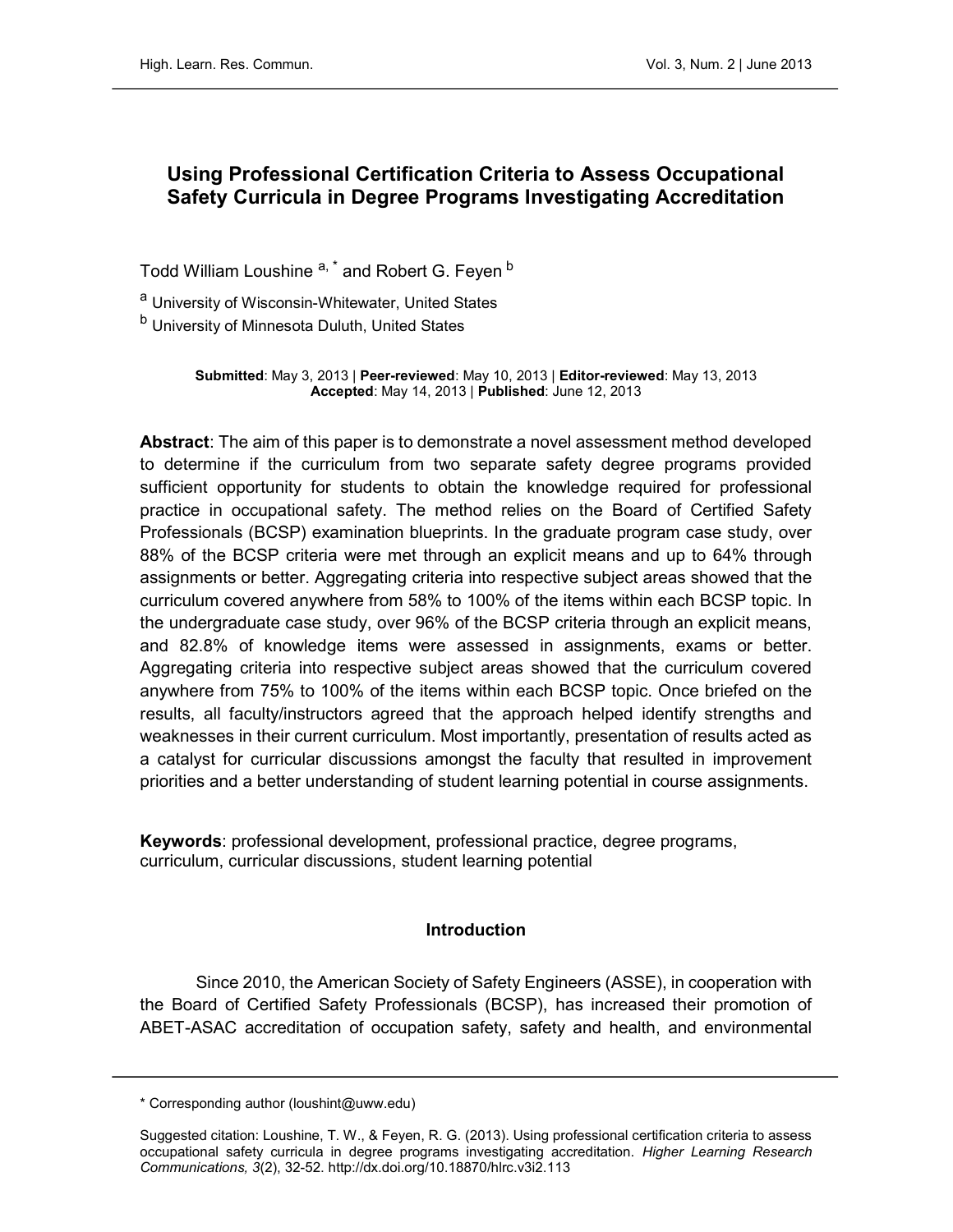

safety and health degree programs. Some advantages of increasing the number of accredited safety degree programs include, but are not limited to: more current curricula and curricula improved through data analysis, required faculty development, evidence for more labs and lab equipment, better educated graduates, and the graduate safety profession (GSP) credential granted to graduates. However, the ABET-ASAC accreditation requires a considerable financial investment by the host-university and time and resources from the degree program faculty. Unfortunately, due to the depressed U.S. economy and reduced state budgets, universities are being required to reduce costs, postpone hiring, and simply "get by" with what they currently have. Due to the higher unemployment, college graduates are having difficulty gaining employment in their chosen field and national news outlets are questioning the value of a 4-year baccalaureate or terminal master's degree.

Although the occupational safety and health field employment outlook is rather promising (NIOSH 2011), degree programs across the country to reflect on the quality, value, and efficiency of their degrees in the face of budget issues. Safety degree programs across the U.S. are taking efforts to maintain the quality of instruction while reducing costs included efforts to more efficiently utilize instructional resources (e.g., cross listing of courses, sharing electives between programs, restructuring curriculums to reduce dependence on outside instructors) and develop consistency in admissions standards and program prerequisites across graduate programs. Whether considering curriculum—and program—level changes or committing to the accreditation process, faculty members in safety degree programs are forced to ask themselves: Are we in a position to invest our limited time and the universities' limited resources to pursue program accreditation?

#### **Background**

Faced with increasing pressure to demonstrate degree value and justify the investment into pursuing degree program accreditation, department faculty from two separate safety degree programs (at two separate times) decided that an objective, externally based set of criteria was needed to validate the curriculum and provide evidence to support or argue against proposed curricular changes. The first program was a one-totwo year terminal master degree in environmental safety and health, located at a university in northern Minnesota. The other program offered both undergraduate and graduate degrees in occupational safety, located at a university in southern Wisconsin. The one commonality in these two program case studies was a single faculty member who worked at conducted the evaluations at both sites but at different times (approximately two years apart). ABET accreditation seemed a logical first step, especially given its critical role in the Graduate Safety Professional certification developed by the Board of Certified Safety Professionals for students in BCSP-approved graduate safety programs. But, as noted in the next section, ABET criteria for safety programs are also quite vague (ABET, 2008) and provide little specific guidance on curriculum content. Instead, the faculty needed to find some other set of criteria if they were to conduct an in-depth curriculum assessment.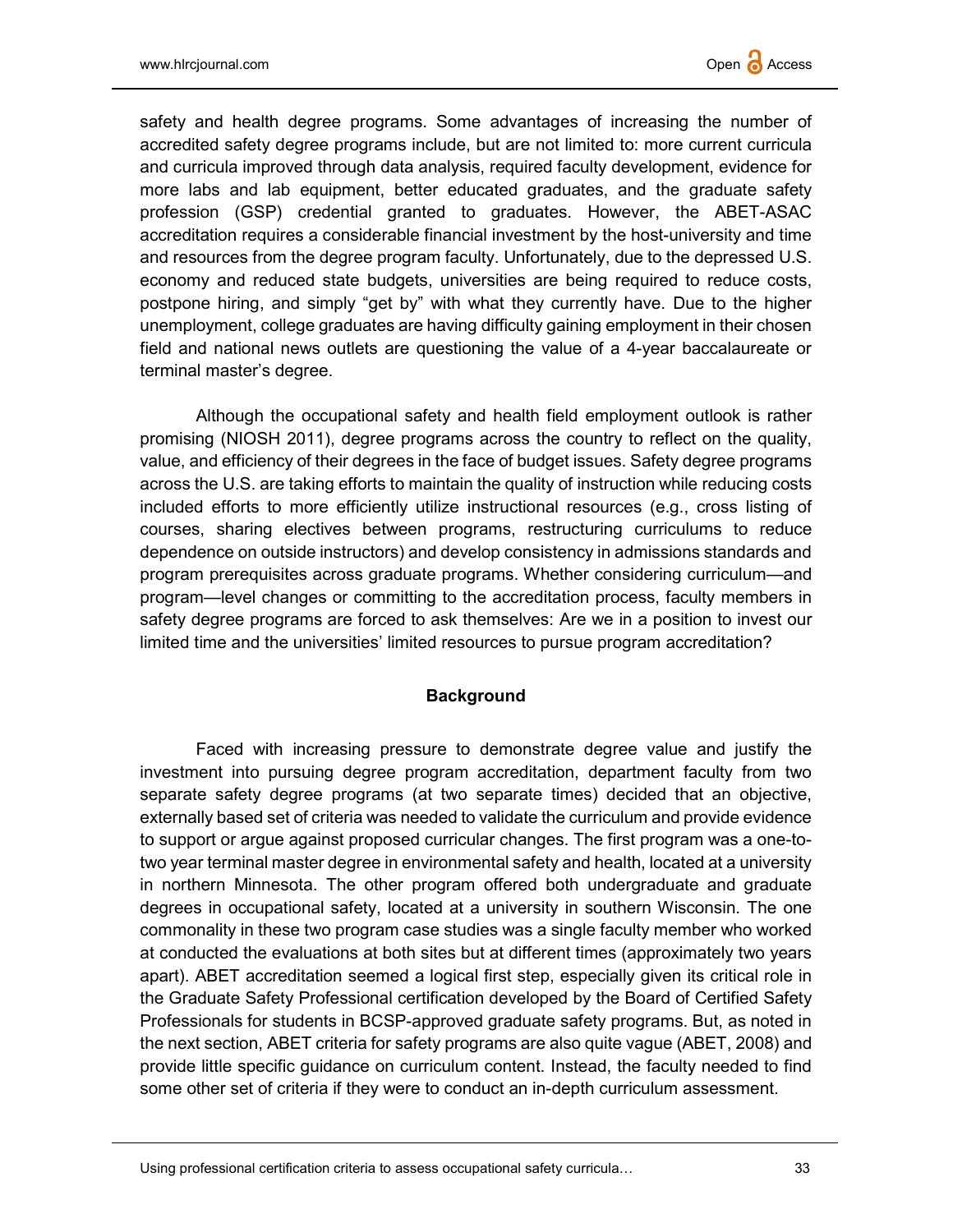It should be noted that this assessment was not focused on an outcomes assessment. Although the curriculum assessment results would eventually be used to help assess how well its students were learning the subject matter being presented in the curriculum, the faculty was more interested in the fundamental questions of curriculum assessment mentioned above. After all, a key assumption underlying outcomes assessment is that a good outcome measure indicates effective learning that, in turn, positively correlates with the professional quality and competence of a program's graduates. However, what if a student learns a topic well, but the topic is irrelevant to practice? Or, what if a topic relevant to practice is only mentioned in the curriculum—or worse, not presented at all? Without proper curriculum assessment, outcomes assessment may reliably measure student learning, but runs the risk of being an invalid tool for assessing their professional quality and competency.

In terms of assessing student learning in a higher education setting, the general assessment cycle appears to follow these steps (e.g., Allen, 2004; Diamond 1998; Maki 2004):

- 1. Establish new or review existing learning goals for the program
- 2. Provide opportunities to achieve these goals
- 3. Assess if students are learning from these opportunities to meet the goals
- 4. Use information from assessments to adjust program (and thus competency)
- 5. Repeat

As inferred from above, the researchers were interested primarily in step 2 of this sequence – yet the literature search yielded little specific information on how to select and assess these "opportunities." Rather, student learner outcomes were emphasized heavily while curricular content assessment received far less attention.

In this context, learning outcomes can be considered the foundation for driving programmatic changes, but at least for STEM-based programs, most outcomes are adapted directly from ABET criteria for accreditation and are accordingly vague (e.g., "an ability to communicate effectively"). Worth noting as well, although the authors would general use the terms 'outcomes' and 'objectives' interchangeably, ABET clearly defines the terms for assessment (ABET, 2008):

Program educational **objectives** [emphasis added] are broad statements that describe the career and professional accomplishments that the program is preparing graduates to achieve.

Program outcomes [emphasis added] are narrower statements that describe what students are expected to know and be able to do by the time of graduation. These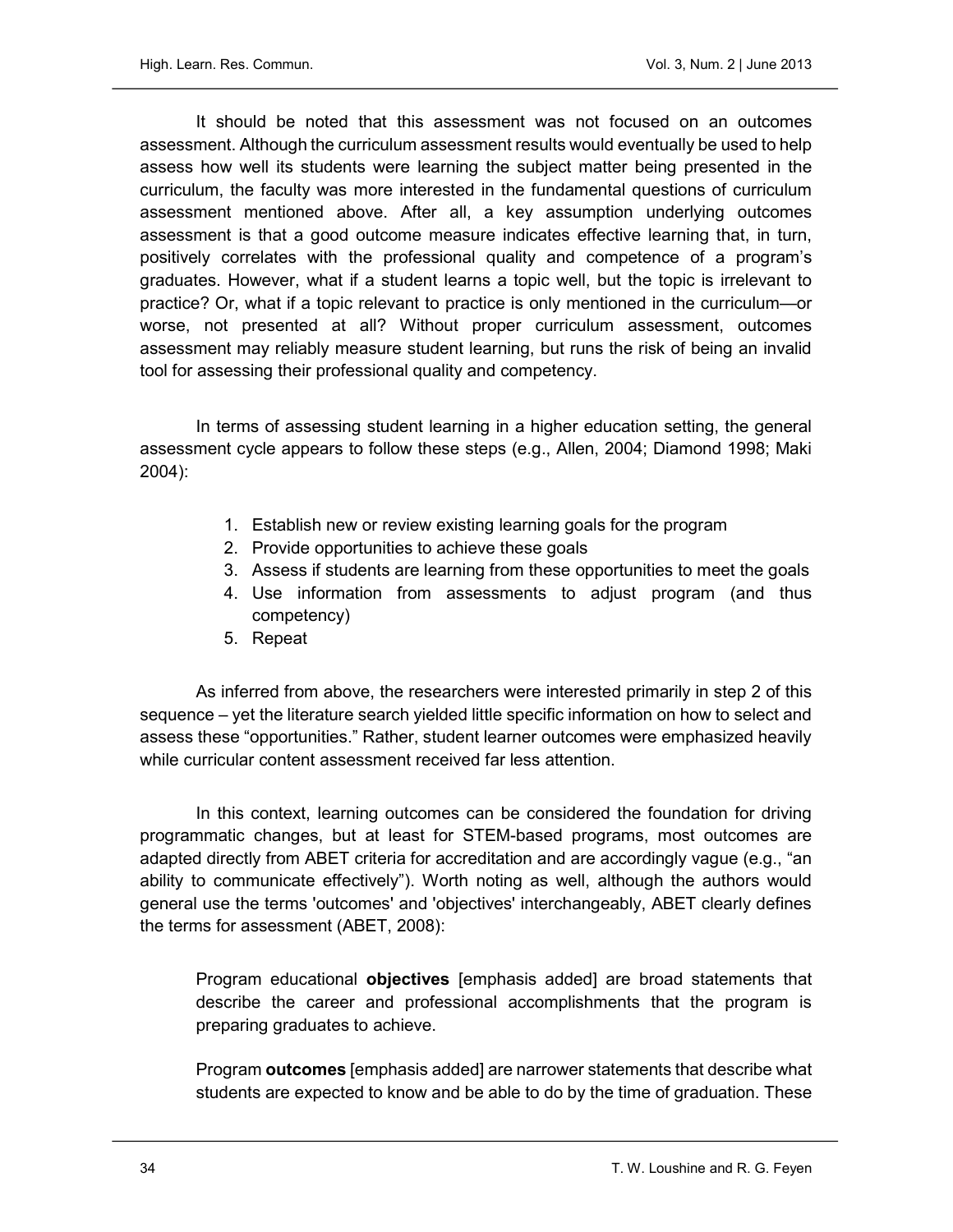

relate to the skills, knowledge, and behaviors that students acquire in their matriculation through the program. (p. 1)

Once again, the "skills, knowledge, and behaviors" are not defined in any way. In fact, it is the authors' understanding that most accreditation and certification boards leave it to program faculty to decide what skills, knowledge, and behaviors should be included in their program in order to meet their stated outcomes. The typical argument behind this is similar to the one expressed by the National Council of Examiners for Engineering and Surveying (NCEES) when discussing the use of their Fundamentals of Engineering licensure exam for outcomes assessment, "[t]he exam should not, for example, be used to determine the curricular content of any program. Its purpose is to test competency for licensure; it is not intended to force programs to be similar" (Barrett et al., 2010, p.2).

Specific to this program, the Educational Standards Committee of the American Society of Safety Engineers (ASSE) had worked with ABET in the mid-2000s to specify specific program criteria required to be in place if a program wanted ABET accreditation. Subsequently, this committee published guidelines for the broad topics to be included in a safety curriculum, but with a caveat similar to that expressed by the NCEES (ASSE, 2011):

The committee did not want to provide a long list of required courses or topics areas that were common in previous safety curriculum criteria by the [Board of Certified Safety Professionals] and ABET. The committee believes strongly that programs should be provided flexibility […].

So, how do programs decide what skills, knowledge, and behaviors are needed? Anecdotally, most don't assess their curricula at that level of detail. But, in programs that conduct detailed evaluations, curriculum mapping appears to be the most common tool used to make this decision (e.g., Soulsby, 2006). This method requires identifying what students do in their courses and what the faculty expects them to learn (the skills, knowledge and behaviors) and then clarifying the relationship between the two, or "mapping the curriculum." This process reveals if a student's learning opportunities are linked or consistent with faculty expectations. Inconsistencies suggest places for curriculum improvement that bridge the gap between the two and, in turn, increase the likelihood of meeting program objectives. However, to identify the skills, knowledge, and behaviors needed by a student, common practice is to glean information from a program's stakeholders (e.g., faculty, administration, alumni, employers, funding agencies, peer programs, and professional societies), which can easily suffer from the same issue described earlier: everybody seems to provide a different opinion about what (they believe) students need to know when they graduate.

Under the advice of each case study's department faculty, the researchers went back to the ASSE Educational Standards Committee caveat mentioned prior. Although the ABET criteria had not proven to be helpful, the "long list" attributed to the Board of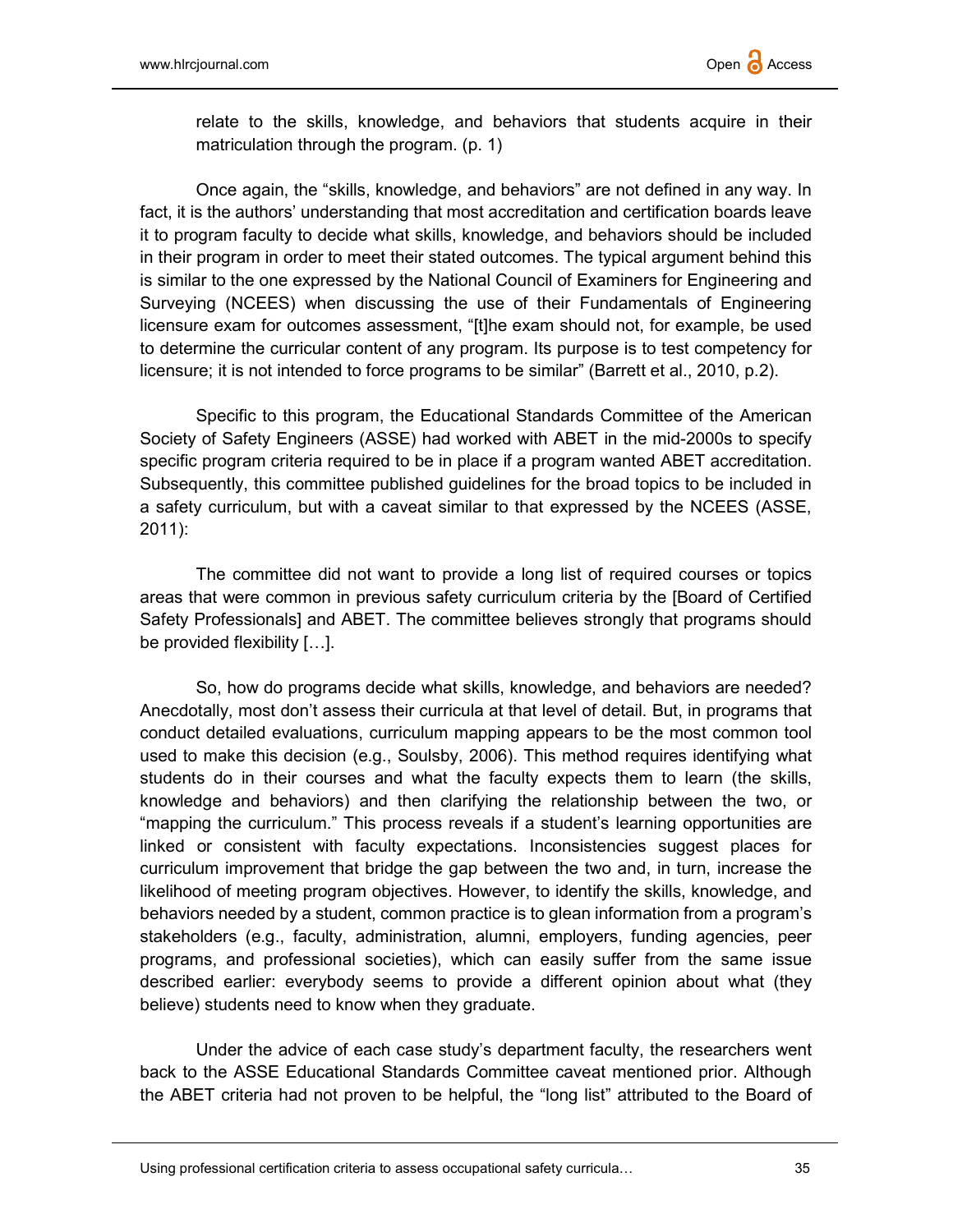Certified Safety Professionals (BCSP) turned out to be a promising lead. The BCSP has a primary mission similar to the NCEES: assess the professional competency of safety professionals via the Associate Safety Professional (ASP) and Certified Safety Professional (CSP) exams. Notably, certification and licensure agencies utilize recognized methodologies (e.g., ISO/IEC 17024 - Conformity Assessment) to ensure that their examinations test people on the activities, knowledge, and skills required in their profession. The key step in this process involves a job analysis of current practitioners. However, unlike the NCEES and many other licensure and certification agencies, the BCSP was very transparent in its exam development process, publishing highly-detailed "blueprints" outlining the skills and knowledge expected of a safety professional and from which the ASP and CSP exams were developed.

The exam blueprints were derived from a three-stage job analysis study of current safety professionals, targeting 1500 survey subjects, with respect to the skills and knowledge needed to perform the safety job in a professional, competent manner (BCSP, 2008b, 2008c). BCSP then categorized the resulting 249 knowledge items as either "foundation" (relevant to the ASP exam) or "advanced" (relevant to the CSP exam) and listed the 249 knowledge (and an additional 298 skill items) under a hierarchy of domains (e.g., risk management) and tasks (e.g., design effective methods to reduce or eliminate risk). Relevant to this initiative, the BCSP also undertook a generalized curriculum mapping effort, linking the skills and knowledge items with 15 "subject matter" topics typically taught in a safety program (BCSP, 2008d) – but provided no guidance on how to adapt this generalized curriculum map to a specific program. However, in a separate publication, one of the individuals involved in the original job analysis study did provide some guidance. Brauer (2005) not only described the job analysis survey and, in turn, suggested several ideas for using its results to assess a safety curriculum. With these two sources of information in hand, the program faculty now had an objectively derived set of skills, knowledge, and behaviors, as well as some ideas on how to assess the curriculum. All in all, the research efforts of BCSP created a comprehensive list of subject matter categories, (foundation and advanced) knowledge items, and skill items to use as a reference for the development of certification exams. The same certification exams that deem whether a person is a "certified safety professional" (CSP) or not. And it is this basic delineation that provided the basis for evaluating degree program curriculum based on evidence of course coverage and/or assignments.

## Study Objectives

The overall goal of this study was to create and test a novel curriculum assessment method (based on 2004 BCSP Blueprints). Two types of safety degree programs (graduate and undergraduate), at different universities in the Upper-Midwest, were used in this study. The specific study objectives are:

1. What percent or count of knowledge items is covered in course lectures?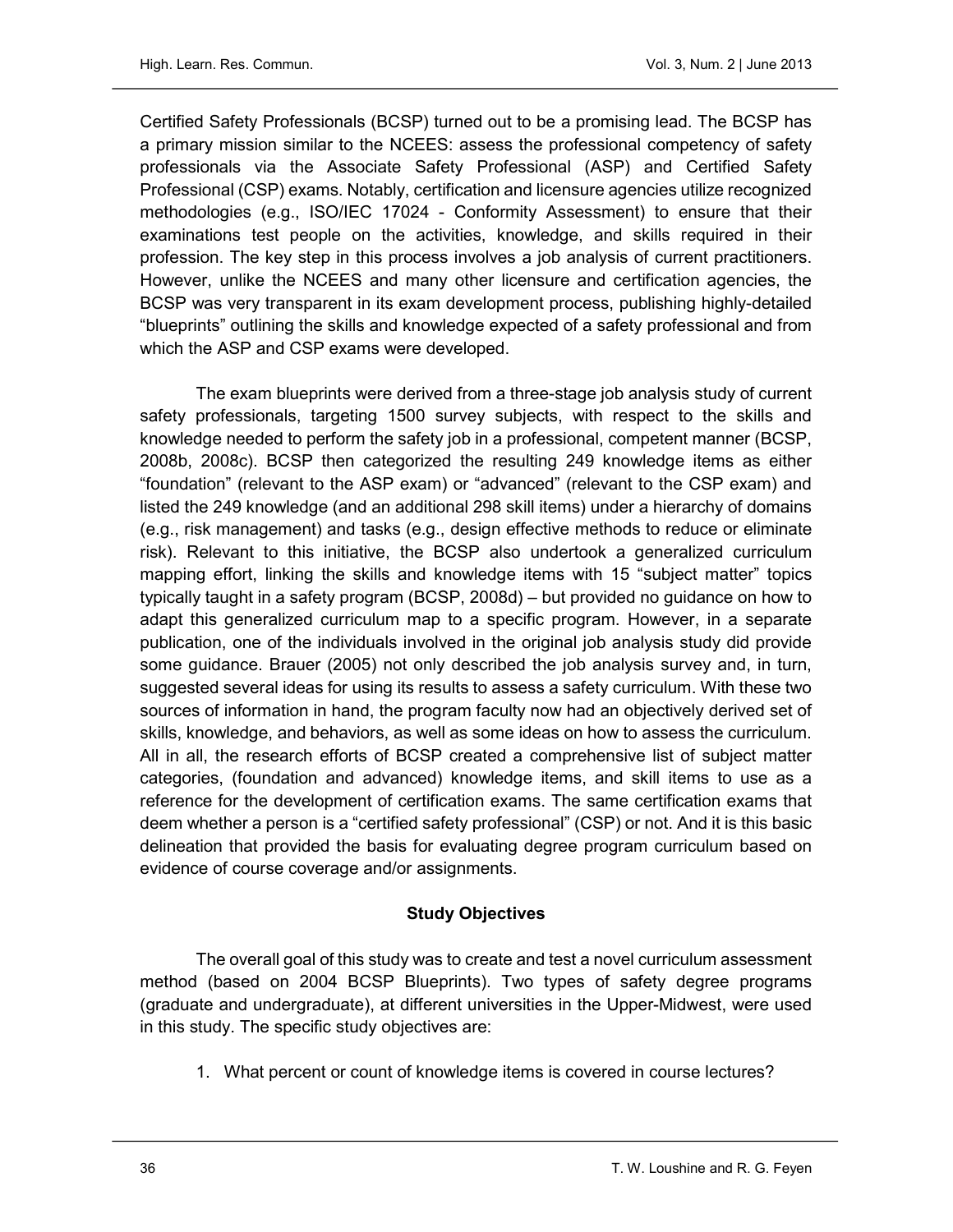- 2. What percent or count of knowledge items is covered in course assignments?
- 3. Which knowledge items are covered most frequently? Or not covered at all?
- 4. Which topic areas need attention for faculty discussion of curricular changes?

## Methods

### Two Case Studies – Two Unique Safety Degree Programs in the Upper-Midwest

The assessment tool derived from BCSP's 2008 Blueprints was first applied to a terminal master's degree program in 2009. The master's program had three core-faculty and four part- time or adjunct instructors, and generated approximately 10 graduates per year, all of whom earned full-time employment in safety after their capstone internship project. Based on lessons learned from the master's degree program assessment, an updated version of the assessment technique was applied to an undergraduate degree program in 2011 (improvements/changes noted below). The baccalaureate program had six core-faculty and six part-time or adjunct instructors, and generated approximately 40 graduates per year, most of whom gained full-time employment in safety after their capstone internship.

In the graduate program assessment, both recent graduates and faculty were involved in the selection of topics and knowledge items rated within their fourteen courses (ten required courses and four elective courses). In the undergraduate program assessment, only faculty were involved in the selection of topics/knowledge items rated within their 22 courses (11 required courses and 11 elective courses). In the undergraduate study, faculty were also asked these questions:

- 1. Do you dedicate a lecture (or portion of a lecture) to a discussion on ETHICS?
- 2. Do you assign at least one (individually graded) writing assignment (paper) of 10 pages or more?
- 3. Do you assign (on average) 20 or more pages of reading per week?
- 4. Do you assign group or team projects (either graded as a team or individually)?
- 5. Do you assign student presentations (either graded as a team or individually)?
- 6. Do you assign technical problem solving assignments (i.e. math-based problems)?

Preparation for course assessment interviews. In both case studies, the capstone internship was not included in the assessment, because each student's experience in that course was different. In addition, due to the sheer number of skill items and the difficulties in teaching and assessing skills in a traditional academic setting (most skill development occurs during actual practice, such as in an internship or after graduation, although lab experiences mitigate this to some degree), the faculty decided to exclude the 298 skill items identified by the BCSP from the assessment and focus exclusively on the 249 knowledge items.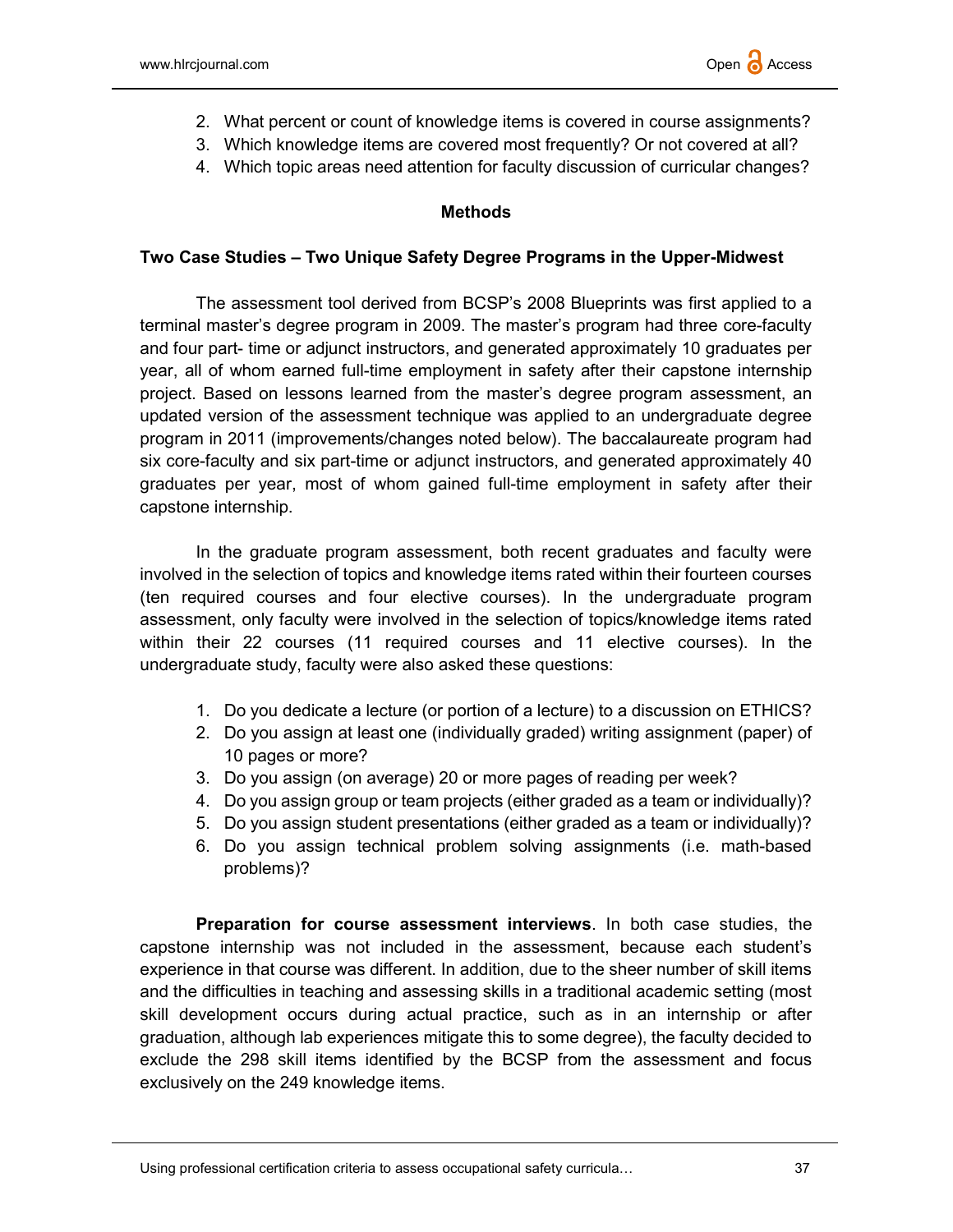Faculty recognized that evaluating each course against the full 249-item list would take too much time and effort, contributing to half-hearted responses or unwillingness to participate throughout the entire project. Therefore, the first step was to narrow down the list by deciding which knowledge items from the BCSP blueprints were relevant to each course, so only those relevant items would be rated for coverage and/or application in an assignment. The faculty also recognized, however, that the course instructors and students may differ in whether or not they perceive a knowledge item to be relevant for a course. In this context, a knowledge item's perceived relevance to a course could fall into one of three categories: "definite" (all respondents reported the item as relevant to the course), "likely" (at least half, but not all, of the respondents reported the item as relevant), and "possible" (less than half, but at least one, of the respondents reported the item as relevant). This suggests that, if all respondents report an item as relevant ("definitely"), a reasonable course expectation is that the item would be covered in some depth; but, if only one respondent lists the item as relevant ("possible"), minimal coverage of the item would be sufficient or even unnecessary. Accordingly, the perceived relevance of each knowledge item played a key role in the aggregate data analysis and in selecting recommendations for improving course coverage of a specific subject area or knowledge item.

### Creation of Data Collection Instruments

The resulting methodology required two separate rounds of data collection, each with its own data collection instruments: one for selecting topic areas or knowledge items to be rated within each course and another for the customized interview with instructors to rate knowledge items based on evidence of coverage and/or student learning (i.e. exams, projects, papers, etc.).

The first round of data collection consisted of a cover letter describing the study and instructions for users to select the knowledge items (sorted by subject area) relevant to the specified courses based on the original presentation of the BCSP blueprints. The cover letter and Excel spreadsheet (containing the course description in one tab and all the BCSP knowledge items in a second tab) were sent to a group of students who recently completed the courses, the course instructor, and were also completed by the student research assistant (whom also recently completed all the courses).

The second round of data collection consisted of an interview with each course instructor using a customized datasheet based on the results of the first round of data collection. The customized interview datasheet had three sections: knowledge items with "definite" relevance to a course, knowledge items "likely" to be relevant to the course, and knowledge items "possibly" relevant to a course. Within each section, items were grouped by subject area and each item was preceded by a text box in which the item's coverage rating could be entered.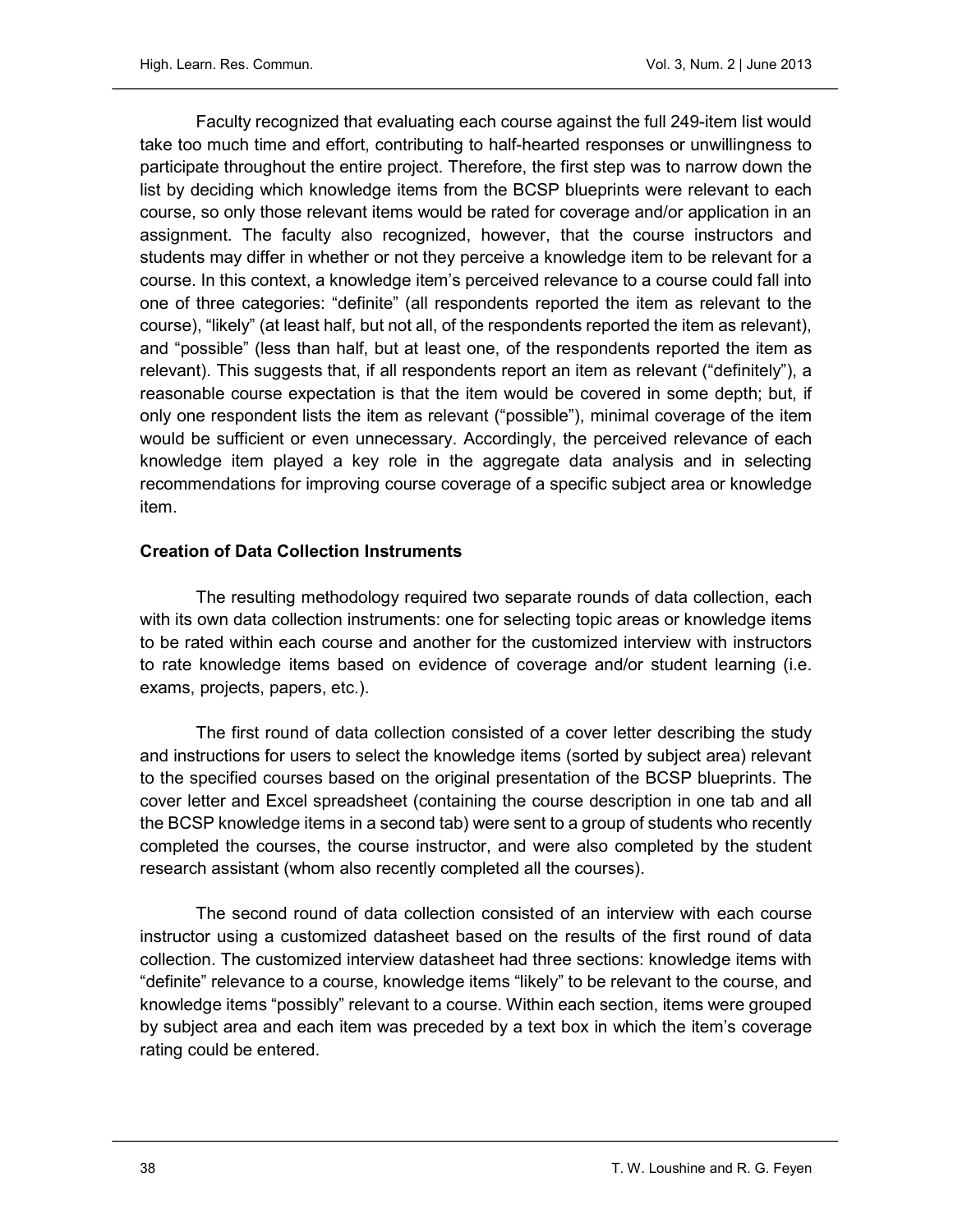Data collection. The first round of data collection was driven by personalized email messages, with the cover letter language in the body of the e-mail and a selfadministered survey instrument as an Excel attachment. After the initial submission, several reminder e-mails were sent to all respondents encouraging participation (this was primarily for the student volunteers as all faculty had already agreed to participate and did so immediately). After a week, the student research assistant tallied the responses, and created customized interview spreadsheets for each course with the relevant knowledge items, grouped by subject area.

In the second round of data collection, the student research assistant helped the instructors rate the course coverage of each knowledge item listed for the course, regardless of relevance level. This entailed face-to-face interviews, conducted individually with each course instructor who had been instructed to be inquisitive and acquire anecdotal evidence supporting each knowledge item rating. Based on course instructor evidence of coverage and/or assignment (exam, project, paper, etc.), each knowledge item was rated on a scale of 0 through 5 (in the graduate case) or 0 through 7 (in the undergraduate case). The ratings were entered into a single master spreadsheet, with courses across the column headings by item priority area (four columns per course, three priority and "no rating") and the 249 knowledge items horizontally (by subject area) by row.

#### Table 1. Rating Scale Use for Graduate Case

|   | Evidence of Item Coverage Within a Course Rating Scale: (0-5)                                                                                                                                  |
|---|------------------------------------------------------------------------------------------------------------------------------------------------------------------------------------------------|
| 5 | Thoroughly covered in lecture. Projects, presentations, quizzes, tests or other tangible<br>products were utilized to assess knowledge item.                                                   |
| 4 | Discussed extensively in lecture. Material related to the item was included in homework<br>assignments or quizzes to assess the level of knowledge acquired.                                   |
| 3 | Item was covered in the course and included in notes, slides, handouts, activities, etc.<br>However, students were neither tested nor asked to demonstrate their understanding of the<br>item. |
| 2 | The knowledge item may not have been covered or discussed in lecture, but was included in<br>assigned reading material.                                                                        |
| 1 | Although possibly relevant, the item was not covered in any way in the course.                                                                                                                 |
| 0 | The knowledge item is not relevant to this course.                                                                                                                                             |
|   |                                                                                                                                                                                                |

#### Table 2. Rating Scale Used for Undergraduate Case

#### Evidence of Item Coverage Within a Course Rating Scale: (0-7)

|              | Individual research paper or applied project                                   |
|--------------|--------------------------------------------------------------------------------|
| 6            | Group research paper or applied project                                        |
| 5            | In-class exam, quiz, or assignment                                             |
| 4            | Homework, take-home quiz/exam                                                  |
| 3            | Lecture topic or assigned reading                                              |
| 2            | Identified in syllabus or book, not necessarily covered or stressed in lecture |
| $\mathbf{1}$ | Not covered in class, no evidence of coverage                                  |
| 0            | Not scored or Not applicable                                                   |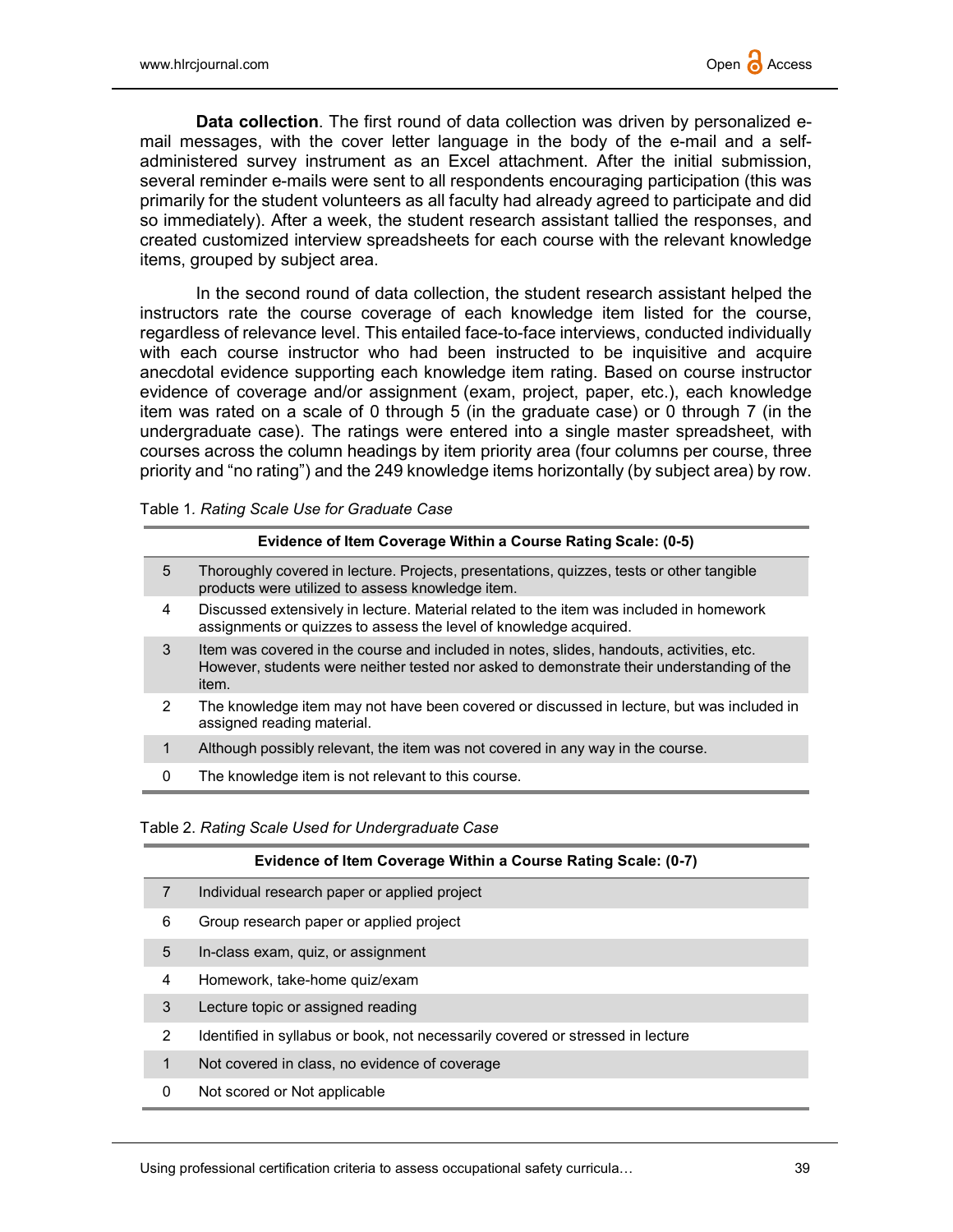Data analysis. After considerable trial and error, the following data analysis approach was selected as optimal for extracting reliable results from the master spreadsheet. The first step was to calculate the total number of course ratings given to each knowledge item, and then sorting the ratings by their perceived relevance (rating). Within each level of relevance, the ratings equal to 3 or higher (per knowledge item) were tallied. From the resulting table of rating frequencies, the total percent of knowledge items by coverage rating and relevance level were calculated to provide an estimate for the quality of knowledge item coverage across the program curriculum. The percentages for each subject matter area were then calculated (percent coverage and ratings of knowledge items within subject area).

The second step consisted of transferring the data from each subject area worksheet into a new table to evaluate the aggregated ratings for the associated knowledge items and identify subject area coverage by course. The calculation of total counts and percentages was similar to the methods used on the entire data set. For each subject area, a bar chart illustrated the percent of knowledge items covered adequately (rating of 3 or greater) and inadequately (rating of 2 or less). Because items not receiving any ratings ("not rated") were excluded from this analysis, the sum of the adequate and inadequate percentages within a course fell between zero and one-hundred percent. This allowed the knowledge items with low ratings to be easily identified visually and noted for later consideration. In addition to the bar charts, two matrices were created containing each course's percentage of adequate coverage and inadequate coverage for each knowledge item. Within each matrix, courses were listed on the horizontal (top) and the subject areas were listed on the vertical (left). The matrices were then populated with the respective coverage ratings and color-coded to indicate areas receiving either above or below a specified threshold. This helped identify which courses either covered a topic well or should be considered for material additions or structural changes to improve subject area coverage and/or type of assignment to potentially assess (in the future) student learning. The following sections describe in more detail how the resulting data was interpreted and pilot-tested for curricular improvements.

## **Results**

## Case Study 1: Graduate Program - Individual Item Coverage Within Courses

Each individual course was rated based on items selected by faculty/alumni: 60 to 124 knowledge items out of a total of 249 items (Figure 1). Results of the entire curriculum assessment indicated that an individual course might cover anywhere from 5 to 26 "definitely" relevant topics, another 9 to 51 topics "likely" to be relevant to the course, and anywhere from 10 to 89 additional topics "possibly" relevant to the course.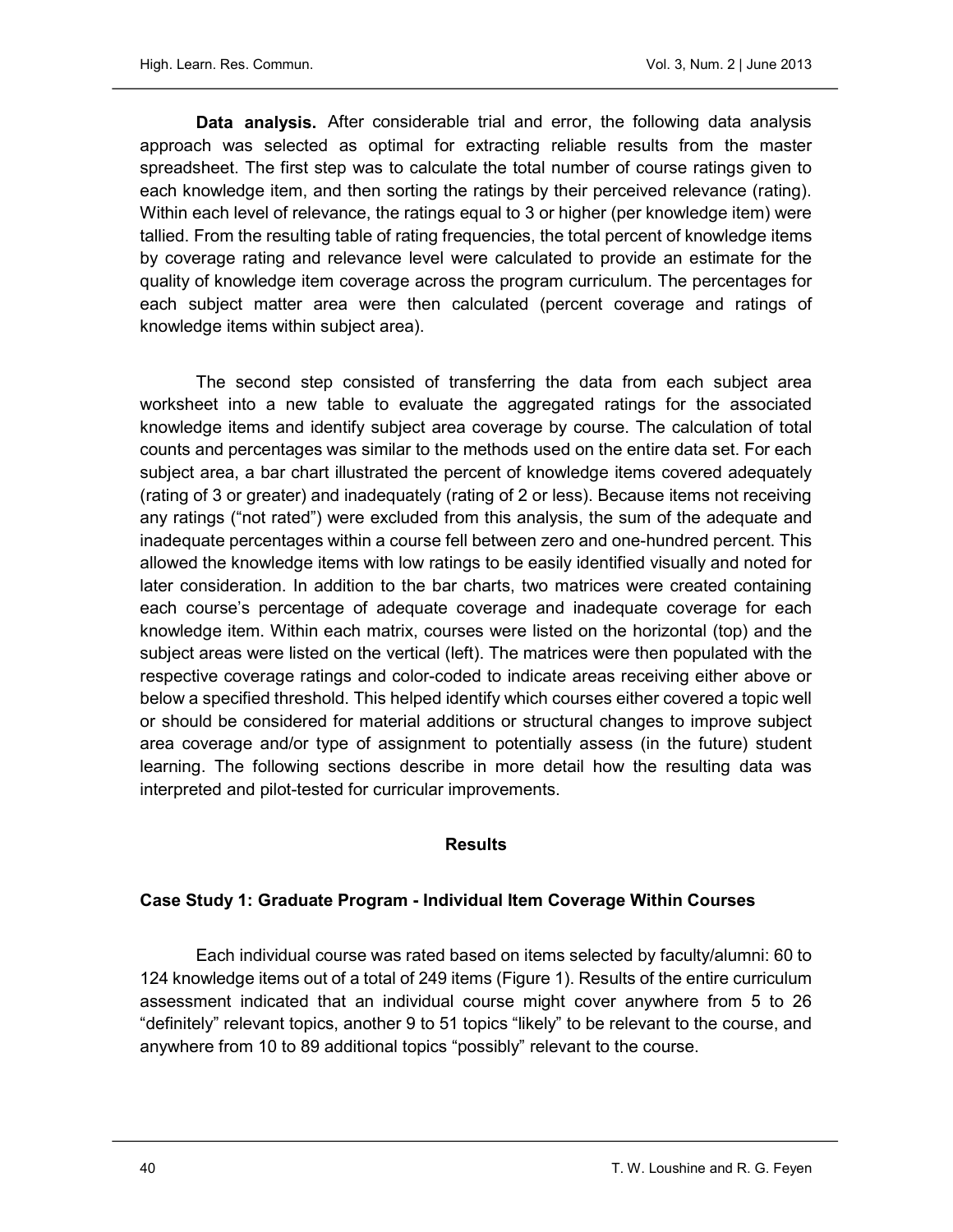



#### Graduate Program - Individual Item Coverage Across the Curriculum

Of the total 249 knowledge items, only three items (business management software, Poisson distributions, and agricultural/food supply safety) were not identified for course rating in any of the 14 courses evaluated. On the other hand, 11 items were covered at some level in at least 10 of the 14 classes (including education and training methods, several types of administrative hazard controls, facility safety principles, and hazard identification); no items appeared in all 14 courses. For example, 13 courses covered some aspect of "Administrative controls: Written plans, procedures, and work practices." Results of coverage rating and analysis indicated this topic was considered definitely relevant to two courses, and those two courses covered the topic through a written assignment (coverage rating = 5), whereas the topic was considered likely relevant to six other courses and possibly relevant to five others. Of the six courses for which the topic was likely to be relevant, two were reported as having covered the topic with a paper assignment. Of the remaining five courses for which the item was possibly relevant, one course was reported as having covered the topic to the highest rating—but, exemplifying the pattern reported the end of the prior section, the instructor reported this while the students did not consider the topic as relevant.

Overall, further analysis (Table 3) suggests that the program delivered up to 88% of the BCSP knowledge items through an explicit means, such as lecture or other in-class activity, indicated by a quality of coverage rating of 3 or higher. Two-thirds of all items  $(64%)$  were thoroughly covered in the courses (rating  $= 5$ ), indicating that these topics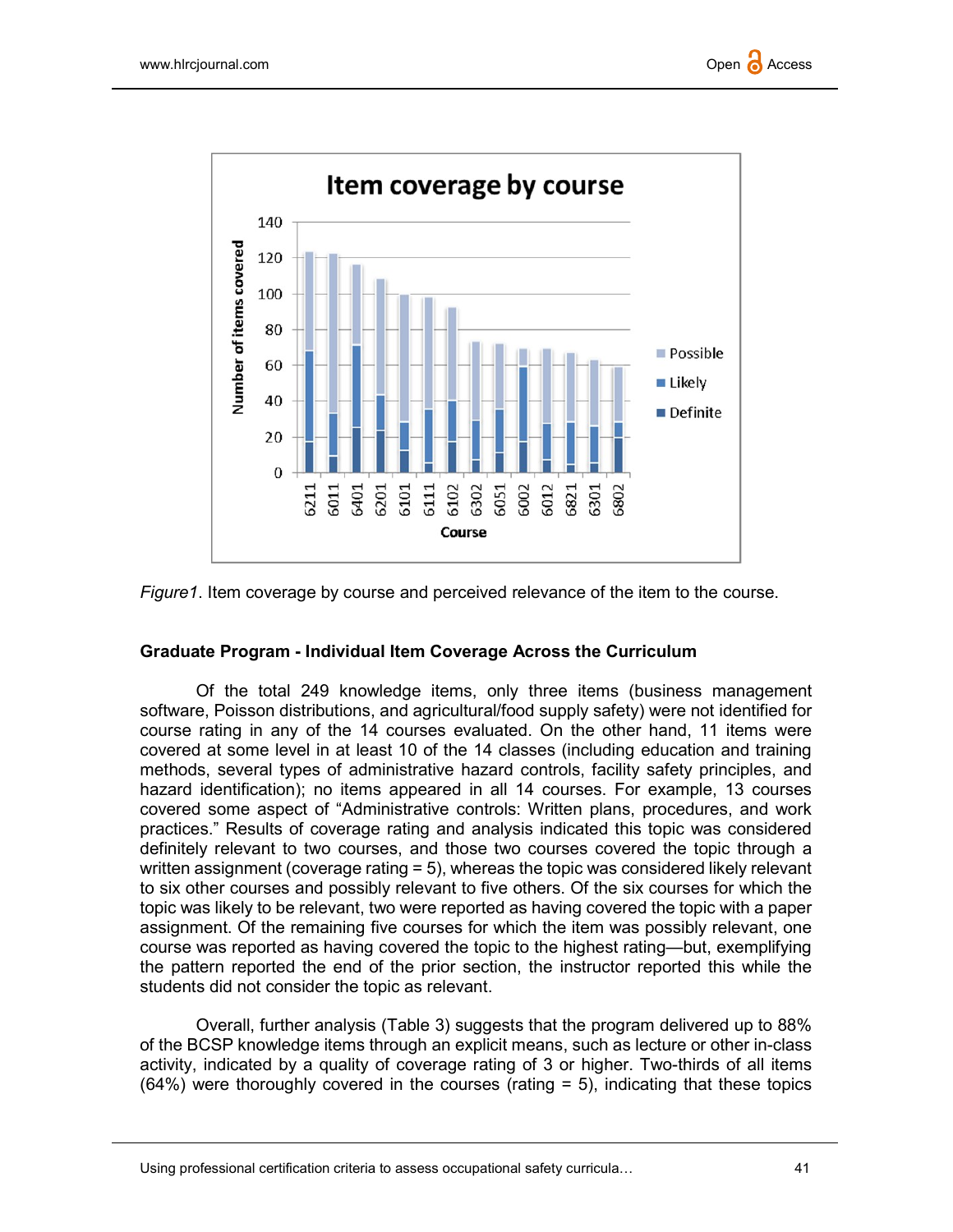were not only covered in class, but also through projects, tests, and other methods to help students demonstrate learning.

| <b>Subject Matter Area</b>                   | Total<br>number of<br>items in<br>area | <b>Number</b><br>of items<br>explicitly<br>covered in<br>a course<br>(rating>2) | $%$ of<br>items<br>explicitly<br>covered in<br>a course<br>(rating>2) | <b>Number</b><br>of items<br>covered<br>with<br>Assign.<br>(rating>3) | $%$ of<br>items<br>covered<br>with Assig.<br>(rating>3) |
|----------------------------------------------|----------------------------------------|---------------------------------------------------------------------------------|-----------------------------------------------------------------------|-----------------------------------------------------------------------|---------------------------------------------------------|
| <b>Business Mgmt Principles</b>              | 28                                     | 20                                                                              | 71.4%                                                                 | 11                                                                    | 39.3%                                                   |
| Ergonomics, Human Factors Science            | 11                                     | 11                                                                              | 100%                                                                  | 9                                                                     | 81.8%                                                   |
| <b>Emergency Mgmt</b>                        | 8                                      | $\overline{7}$                                                                  | 87.5%                                                                 | $6\phantom{1}6$                                                       | 75.0%                                                   |
| <b>Environmental Sciences</b>                | 18                                     | 17                                                                              | 94.4%                                                                 | 12                                                                    | 66.7%                                                   |
| Education, Training, Communication           | 23                                     | 22                                                                              | 95.7%                                                                 | 18                                                                    | 78.3%                                                   |
| <b>Fire Sciences</b>                         | 11                                     | 10                                                                              | 90.9%                                                                 | 10                                                                    | 90.9%                                                   |
| <b>General Sciences</b>                      | 8                                      | 5                                                                               | 62.5%                                                                 | 5                                                                     | 62.5%                                                   |
| <b>Hazard Recognition and Control</b>        | 44                                     | 44                                                                              | 100%                                                                  | 41                                                                    | 93.2%                                                   |
| <b>Health Sciences</b>                       | 18                                     | 17                                                                              | 94.4%                                                                 | 11                                                                    | 61.1%                                                   |
| Industry-specific Safety Principles          | 12                                     | 11                                                                              | 91.7%                                                                 | 8                                                                     | 66.7%                                                   |
| Measurement/Monitoring                       | 5                                      | 5                                                                               | 100%                                                                  | 5                                                                     | 100%                                                    |
| Organizational/Behavioral Sciences           | 10                                     | 10                                                                              | 100%                                                                  | 5                                                                     | 50.0%                                                   |
| Risk Assessment and Risk Mgmt.               | 18                                     | 18                                                                              | 100%                                                                  | 10                                                                    | 55.6%                                                   |
| <b>EHS Mgmt and Auditing Systems</b>         | 12                                     | $\overline{7}$                                                                  | 58.3%                                                                 | 3                                                                     | 25.0%                                                   |
| <b>Security Sciences</b>                     | 23                                     | 18                                                                              | 78.3%                                                                 | 6                                                                     | 26.1%                                                   |
| <b>Total items</b>                           | 249                                    | 222                                                                             |                                                                       |                                                                       |                                                         |
| Total coverage across all knowledge items    |                                        | 89.2%                                                                           |                                                                       | 64.3%                                                                 |                                                         |
| Average coverage within subject matter areas |                                        |                                                                                 | 88.3%                                                                 |                                                                       | 64.8%                                                   |

Table 3. Graduate Case - Knowledge Item Coverage by Subject Matter Area

## Graduate Program - Items That Need Faculty Attention

Aggregating the results into the respective subject matter areas showed that, within the each of the 15 subject matter areas, anywhere from 58% to 100% of the relevant knowledge items were explicitly covered in a course (i.e., quality of coverage rating equal to 3 or better). For example, the curriculum explicitly covered all the knowledge items in four subject areas (ergonomics, measurement/monitoring, organizational/behavioral sciences, and risk assessment/ management) but failed to adequately cover between 20-42% of the items in another four subject areas (business management principles, general sciences, EHS management and auditing systems, and security sciences; Table 4). Each of these latter subject areas was investigated further by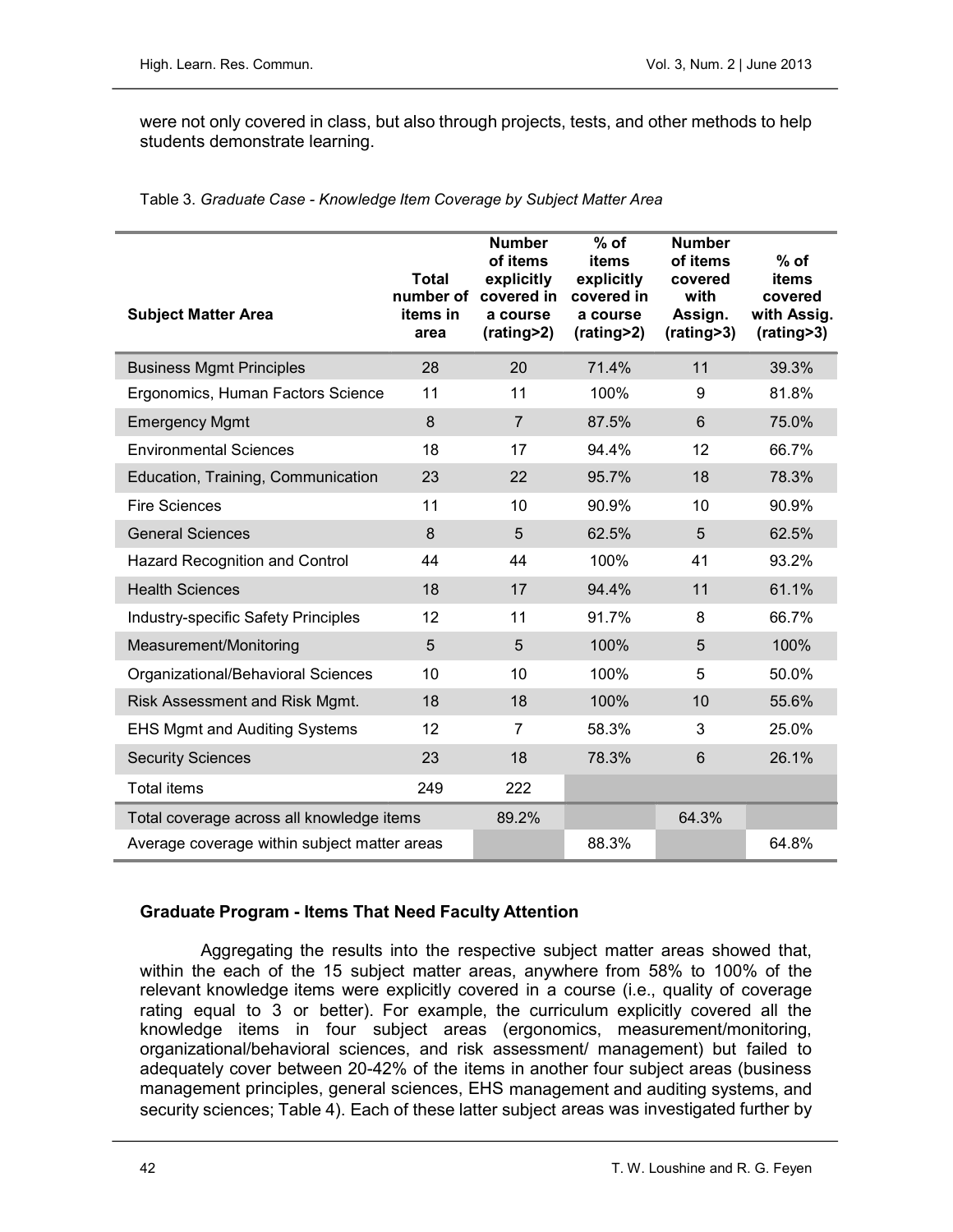identifying coverage (or lack of it) within individual courses for each knowledge item within a subject area. At this point, the analysis could also have explored knowledge items with coverage limited to lecture or assigned reading (rated 3). Although these items are covered, no evidence of student learning exists for them, so it is in the best interest of faculty to discuss these items (Table 5).

| <b>Topic Area</b> | Knowledge Items not covered adequately, rating<3 (n=26)                                    |
|-------------------|--------------------------------------------------------------------------------------------|
| <b>BMP</b>        | Budgeting, finance, and economic analysis techniques                                       |
| BMP               | Business planning and business continuity and contingency planning                         |
| <b>BMP</b>        | <b>Business software</b>                                                                   |
| BMP               | Definition and use of net present value                                                    |
| <b>BMP</b>        | <b>Financial management principles</b>                                                     |
| <b>BMP</b>        | Project management software                                                                |
| <b>BMP</b>        | Project management terminology                                                             |
| BMP               | Schedule management principles                                                             |
| EM                | <b>Dispersion modeling</b>                                                                 |
| ES                | <b>Dispersion modeling</b>                                                                 |
| <b>ETC</b>        | ANSI/ASSE Z490.1                                                                           |
| FS.               | Structural and mechanical hazards                                                          |
| GS                | Concepts of probability                                                                    |
| GS                | Poisson distribution: description, calculations, and interpretations                       |
| <b>HS</b>         | Agriculture safety-including food supply safety                                            |
| <b>ISP</b>        | <b>Product safety</b>                                                                      |
| SHES              | Purpose and objective of ANSI/AIHA Z10                                                     |
| <b>SHES</b>       | Purpose and objective of ISO 19011                                                         |
| <b>SHES</b>       | Purpose and objective of the ISO 14000 series of environmental management system standards |
| <b>SHES</b>       | Purpose and objective of the OHSAS 18000 series of OHS management system standards         |
| <b>SHES</b>       | Purpose and objective of the U.S. OSHA Voluntary Protection Program (VPP)                  |
| SS                | Administrative controls                                                                    |
| SS                | <b>Biological hazards</b>                                                                  |
| SS                | EC: Engineering controls (general)                                                         |
| SS                | Natural hazards                                                                            |
| SS                | Personal protective equipment                                                              |

Table 4. Graduate Case – Knowledge Items Not Covered Adequately

Non-bold = Foundation Knowledge items

Bold = Advanced Knowledge items

(as per evaluating safety-related academic curricula using the content and role delineation analyses conducted for professional safety practice, BCSP Technical Report 2008-3, Jan. 2008)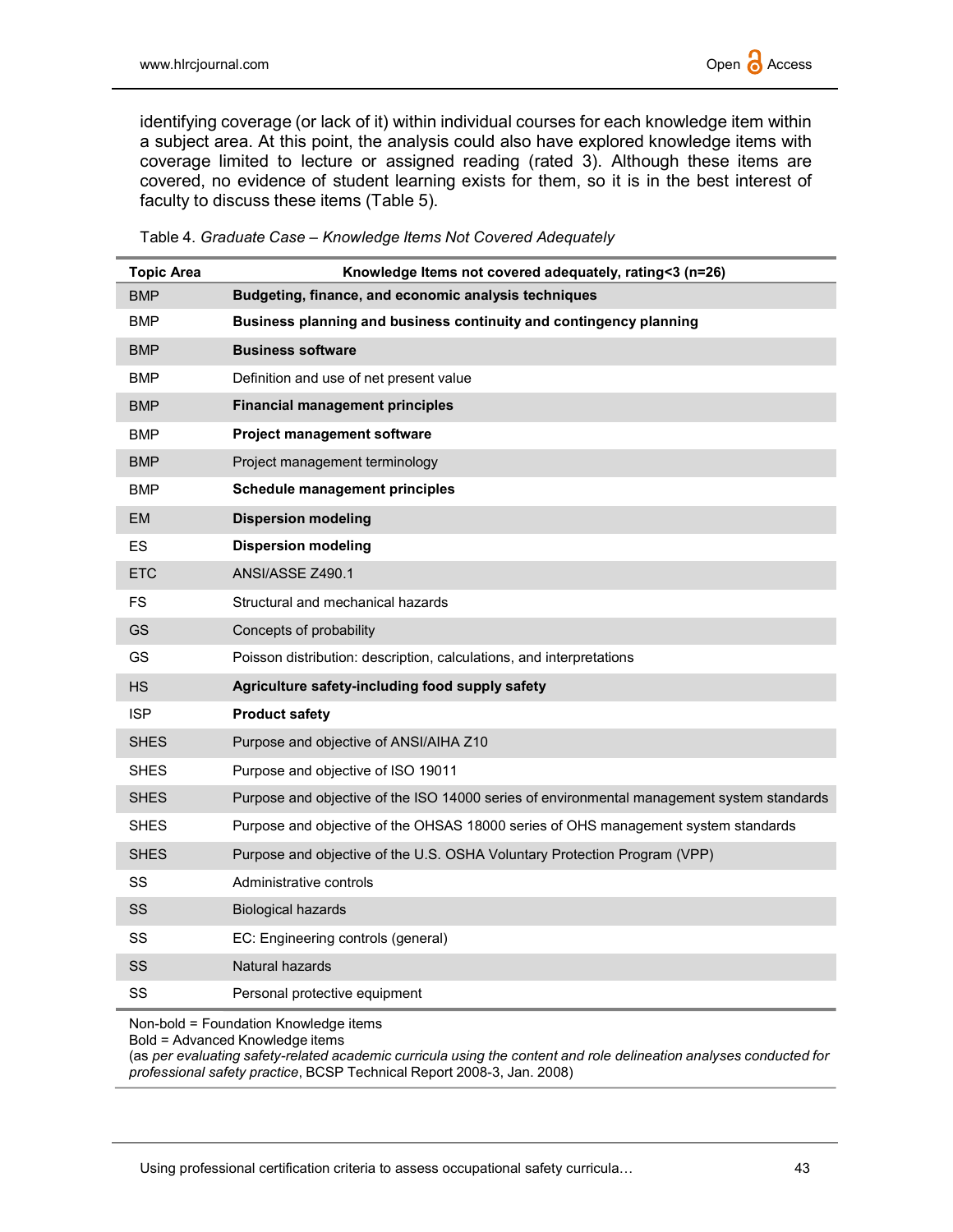| <b>Topic Area</b> | Knowledge Items Rated Only "3" (n=28)                                                            |
|-------------------|--------------------------------------------------------------------------------------------------|
| <b>BMP</b>        | Definition and use of return on investment                                                       |
| <b>BMP</b>        | Information security and confidentiality requirements                                            |
| <b>BMP</b>        | Lagging indicators                                                                               |
| <b>BMP</b>        | Leading indicators                                                                               |
| <b>BMP</b>        | Management sciences                                                                              |
| <b>EHFS</b>       | Competencies of other professionals with whom the safety professional interacts                  |
| EM                | Competencies of other professionals with whom the safety professional interacts                  |
| ES                | Competencies of other professionals with whom the safety professional interacts                  |
| <b>ETC</b>        | Product certification and listing agencies                                                       |
| <b>ETC</b>        | Sources of information on risk                                                                   |
| <b>ETC</b>        | Sources of information on risk management options                                                |
| <b>GS</b>         | Normal (Gaussian) distribution: description, calculations, and interpretations                   |
| <b>HRC</b>        | EC: Segregation and separation                                                                   |
| <b>HRC</b>        | Pressure relief systems                                                                          |
| <b>HRC</b>        | Structural and mechanical hazards                                                                |
| <b>HS</b>         | Administrative controls                                                                          |
| НS                | Epidemiology                                                                                     |
| <b>ISP</b>        | Mining safety                                                                                    |
| <b>OBS</b>        | Methods of achieving project stakeholder acceptance of project goals                             |
| <b>OBS</b>        | Stakeholder participation committees                                                             |
| <b>RARM</b>       | Chain of custody procedures                                                                      |
| SS                | Chain of custody procedures                                                                      |
| SS                | <b>Chemical hazards</b>                                                                          |
| SS                | Competencies of other professionals with whom the safety professional interacts                  |
| SS                | Information security and confidentiality requirements                                            |
| SS                | Methods and techniques for evaluating facilities, products, systems, processes, and<br>equipment |
| SS                | Structural and mechanical hazards                                                                |
| SS                | Transportation safety and security                                                               |

#### Table 5. Graduate Case – Knowledge Items Only Covered in Lecture

Non-bold = Foundation Knowledge items

Bold = Advanced Knowledge items

(as per evaluating safety-related academic curricula using the content and role delineation analyses conducted for professional safety practice, BCSP Technical Report 2008-3, Jan. 2008)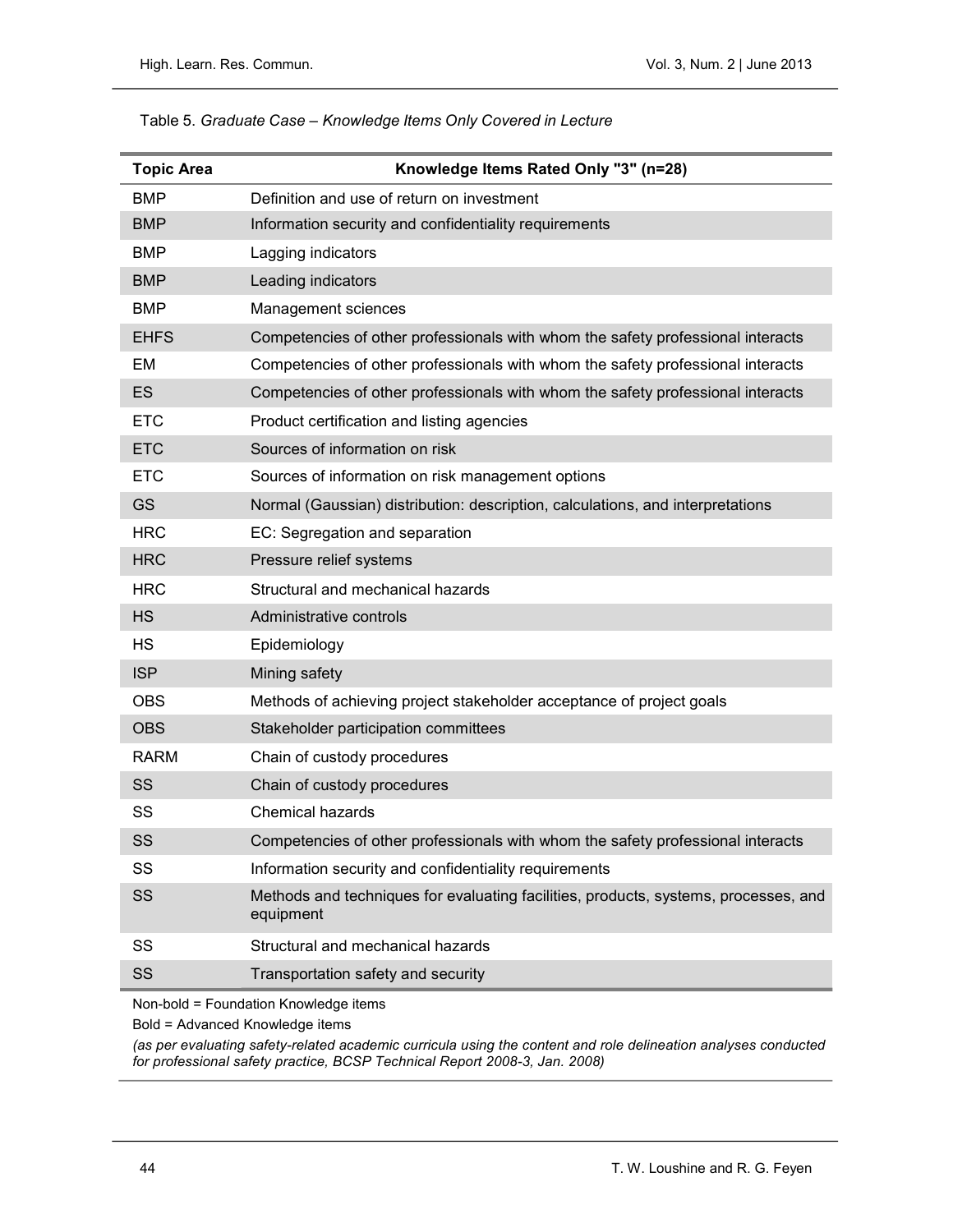### Case Study 2: Undergraduate Program - Individual Item Coverage within Courses

Each individual course was rated based on knowledge items within subject areas selected by the most recent instructor for that course: 3 to 15 subject areas or 11 to 186 knowledge items out of a total of 244 items (Figure 2). The lower number of knowledge items per course was the results of choosing subject areas and not individual knowledge items for rating a course. This made the pre-selection process quicker and easier, and reduced some confusion during the interview and in analysis. Another difference from case study 1 is that the rating scale went from 0 to 7 (instead of 0-5). Although the scale is not a truly validated scale, a rating of 6 or 7 would be considered consistently better than a 4 or 5 because when a student produces a paper or written project, the instructor can assess several forms of student learning. The fluctuation in number of items rated per course was the result of course instructor perception and the unique nature of certain elective courses (such as Safety 472 – Advanced Ergonomics).



Figure 2. Item coverage by course and perceived relevance of the item to the course.

Undergraduate Program - Individual item coverage across the curriculum. Another improvement over the graduate case study was that all items were rated several times due to instructors choosing topic areas instead of individual knowledge items. Indepth analysis (Table 6) suggests that the program delivered up to 96.3% of the BCSP knowledge items through an explicit means, such as lecture or other in-class activity, indicated by a quality of coverage rating of 3 or higher. Over four-fifths of all items  $(84.8%)$  were thoroughly covered in the courses (rating  $= 4$  to 7), indicating that these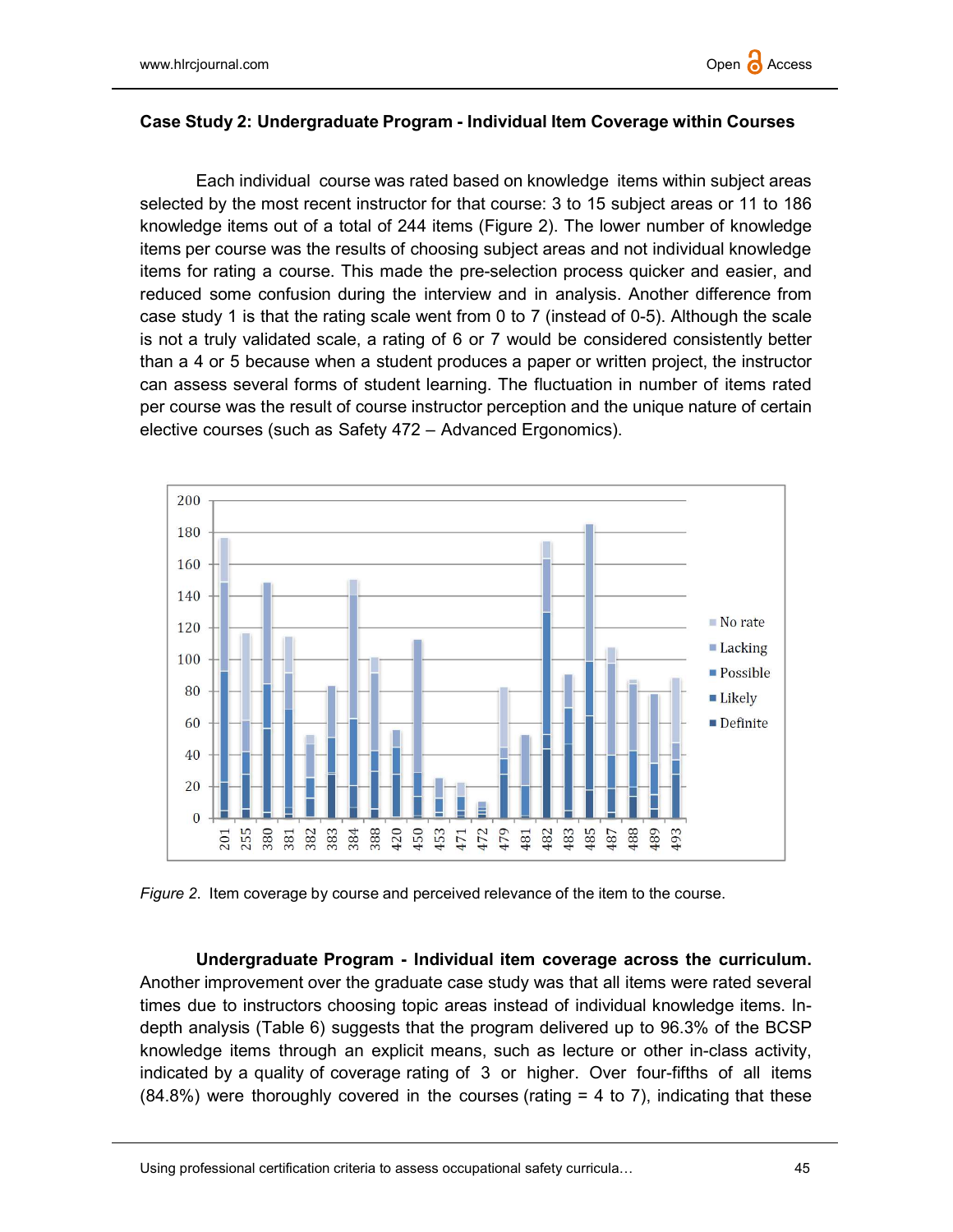topics were not only covered in class, but also through projects, tests, and other methods to help students demonstrate learning.

| <b>Subject Matter Area</b>                   | Total<br>number<br>of items<br>in area | Number of<br>items<br>explicitly<br>course<br>(rating > 2) | % of items<br>explicitly<br>covered in a covered in a<br>course<br>(rating > 2) | Number of<br>items<br>covered<br>with Assig.<br>(rating > 3) | % of items<br>covered with<br>Assign.<br>(rating>3) |
|----------------------------------------------|----------------------------------------|------------------------------------------------------------|---------------------------------------------------------------------------------|--------------------------------------------------------------|-----------------------------------------------------|
| <b>Business Mgmt Principles</b>              | 28                                     | 24                                                         | 85.7%                                                                           | 20                                                           | 71.4%                                               |
| Ergonomics, Human Factors Science            | 11                                     | 11                                                         | 100%                                                                            | 11                                                           | 100%                                                |
| <b>Emergency Mgmt</b>                        | 8                                      | $\overline{7}$                                             | 87.5%                                                                           | $\overline{7}$                                               | 87.5%                                               |
| <b>Environmental Sciences</b>                | 18                                     | 18                                                         | 100%                                                                            | 16                                                           | 88.9%                                               |
| Education, Training, Communication           | 23                                     | 22                                                         | 95.7%                                                                           | 18                                                           | 78.3%                                               |
| <b>Fire Sciences</b>                         | 10                                     | 10                                                         | 100%                                                                            | 9                                                            | 90.0%                                               |
| <b>General Sciences</b>                      | 8                                      | 6                                                          | 75.0%                                                                           | $\overline{4}$                                               | 50.0%                                               |
| <b>Hazard Recognition and Control</b>        | 41                                     | 41                                                         | 100%                                                                            | 41                                                           | 100%                                                |
| <b>Health Sciences</b>                       | 18                                     | 18                                                         | 100%                                                                            | 18                                                           | 100%                                                |
| Industry-specific Safety Principles          | 12                                     | 12                                                         | 100%                                                                            | 11                                                           | 91.7%                                               |
| Measurement/Monitoring                       | $\overline{4}$                         | $\overline{4}$                                             | 100%                                                                            | 3                                                            | 75.0%                                               |
| Organizational/Behavioral Sciences           | 10                                     | 10                                                         | 100%                                                                            | 6                                                            | 60.0%                                               |
| Risk Assessment and Risk Mgmt.               | 18                                     | 18                                                         | 100%                                                                            | 15                                                           | 83.3%                                               |
| <b>EHS Mgmt. and Auditing Systems</b>        | 12                                     | 12                                                         | 100%                                                                            | 11                                                           | 91.7%                                               |
| <b>Security Sciences</b>                     | 23                                     | 22                                                         | 95.7%                                                                           | 17                                                           | 73.9%                                               |
| <b>Total items</b>                           | 244*                                   | 235                                                        |                                                                                 | 207                                                          |                                                     |
| Total coverage across all knowledge items    |                                        | 96.3%                                                      |                                                                                 | 84.8%                                                        |                                                     |
| Average coverage within subject matter areas |                                        |                                                            | 96.0%                                                                           |                                                              | 82.8%                                               |

\*It was discovered during interviews that some items appeared to be very similar, so they were combined.

Undergraduate Program - Items that need faculty attention. Aggregating the results into the respective subject matter areas showed that, within the each of the 15 subject matter areas, anywhere from 75% to 100% of the relevant knowledge items were explicitly covered in a course (i.e., quality of coverage rating equal to 3 or better). The results were sorted down to individual knowledge item ratings to identify which items were rated below 3 (not covered in a lecture or reading; Table 7) or those that received no higher rating than 3 (only covered in lecture; Table 8). The topic areas under 100% and the individually identified knowledge items were identified and prioritized for discussion with faculty about what could be done to improve coverage and/or develop course assignments to evaluate student learning.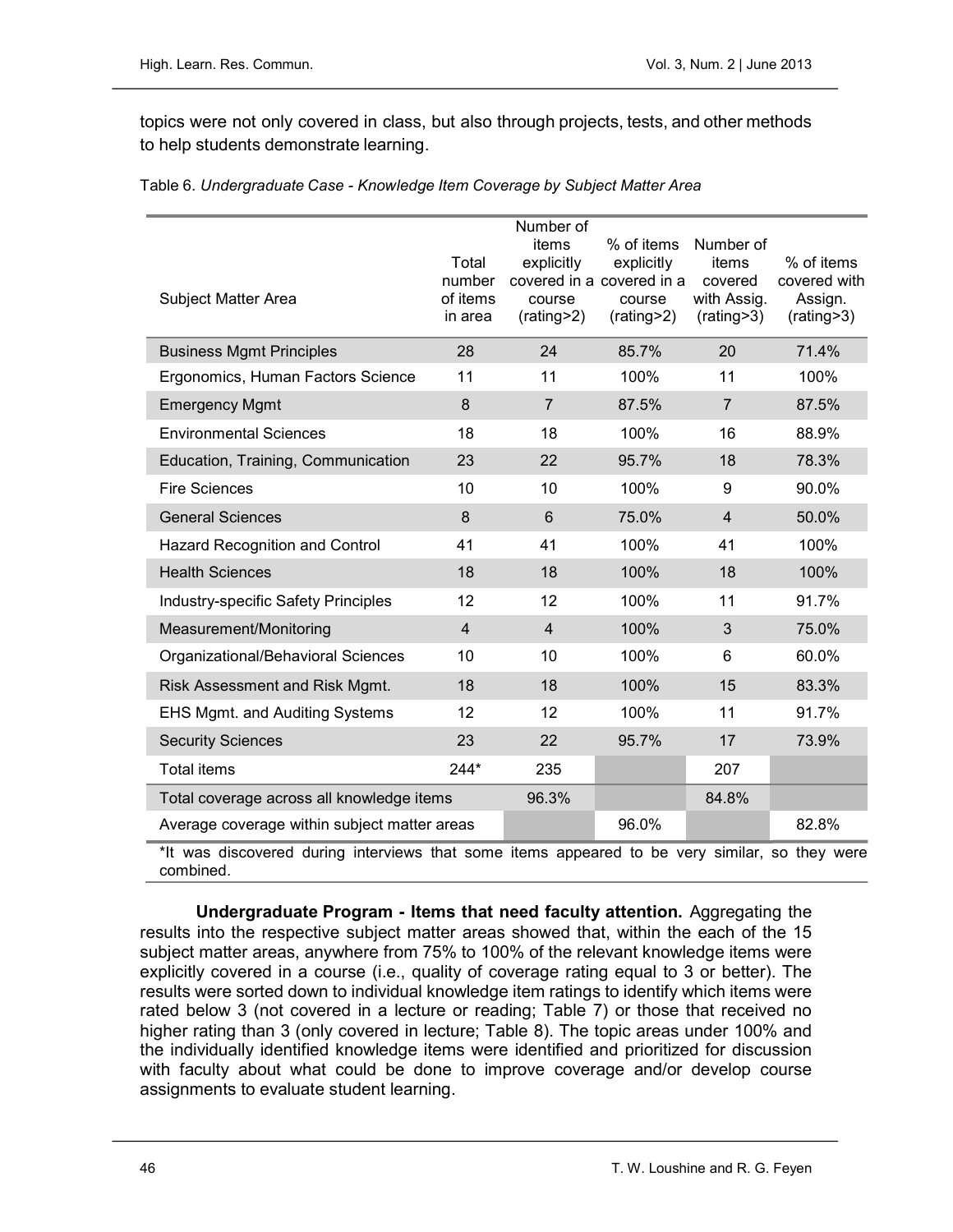| <b>Topic Area</b> | Knowledge Items not covered adequately (n=9)                           |
|-------------------|------------------------------------------------------------------------|
| <b>BMP</b>        | Financial management principles                                        |
| <b>BMP</b>        | Information security and confidentiality requirements                  |
| <b>BMP</b>        | Project management software                                            |
| <b>BMP</b>        | Project management terminology                                         |
| <b>ETC</b>        | ANSI/ASSE Z490.1                                                       |
| EM                | Dispersion modeling                                                    |
| GS                | Inferential statistics: description, calculations, and interpretations |
| GS                | Poisson distribution: description, calculations, and interpretations   |
| SS                | Radiation hazards                                                      |

## Table 7. Undergraduate Case – Knowledge Items Not Covered Adequately

| Table 8. Undergraduate Case - Knowledge Items Only Covered in Lecture |  |  |
|-----------------------------------------------------------------------|--|--|
|-----------------------------------------------------------------------|--|--|

| <b>Topic Area</b> | Knowledge Items Rated Only "3" (n=28)                                                  |
|-------------------|----------------------------------------------------------------------------------------|
| <b>BMP</b>        | Change management                                                                      |
| <b>BMP</b>        | Definition and use of life cycle cost                                                  |
| <b>BMP</b>        | Definition and use of net present value                                                |
| <b>BMP</b>        | Schedule management principles                                                         |
| <b>ETC</b>        | Competencies of other professionals with whom the safety professional interacts        |
| <b>ETC</b>        | Methods of training delivery                                                           |
| <b>ETC</b>        | Methods of training evaluation                                                         |
| <b>ETC</b>        | Training assessment instruments                                                        |
| <b>ESHMS</b>      | Standards development processes                                                        |
| <b>ENV</b>        | Personal protective equipment                                                          |
| <b>ENV</b>        | Qualitative, quantitative, deductive, and inductive risk assessment methods            |
| <b>FIRE</b>       | Competencies of other professionals with whom the safety professional interacts        |
| GS                | Concepts of probability                                                                |
| GS                | Descriptive statistics: description, calculations, and interpretations                 |
| <b>IS</b>         | Competencies of other professionals with whom the safety professional interacts        |
| MМ                | Electronic data transfer methods and data storage options                              |
| <b>OBS</b>        | Group dynamics                                                                         |
| <b>OBS</b>        | Methods of facilitating teams                                                          |
| <b>OBS</b>        | Multidisciplinary teamwork                                                             |
| <b>OBS</b>        | <b>Negotiation procedures</b>                                                          |
| <b>RARM</b>       | Chain of custody procedures                                                            |
| <b>RARM</b>       | Insurance/risk transfer principles                                                     |
| <b>RARM</b>       | Sources of information on risk management options                                      |
| SS                | EC: Engineering controls (general)                                                     |
| SS                | Measurement and monitoring                                                             |
| SS                | Methods & techniques for evaluating facilities, products, systems, processes, & equip. |
| SS                | Personal protective equipment                                                          |
| SS                | Structural and mechanical hazards                                                      |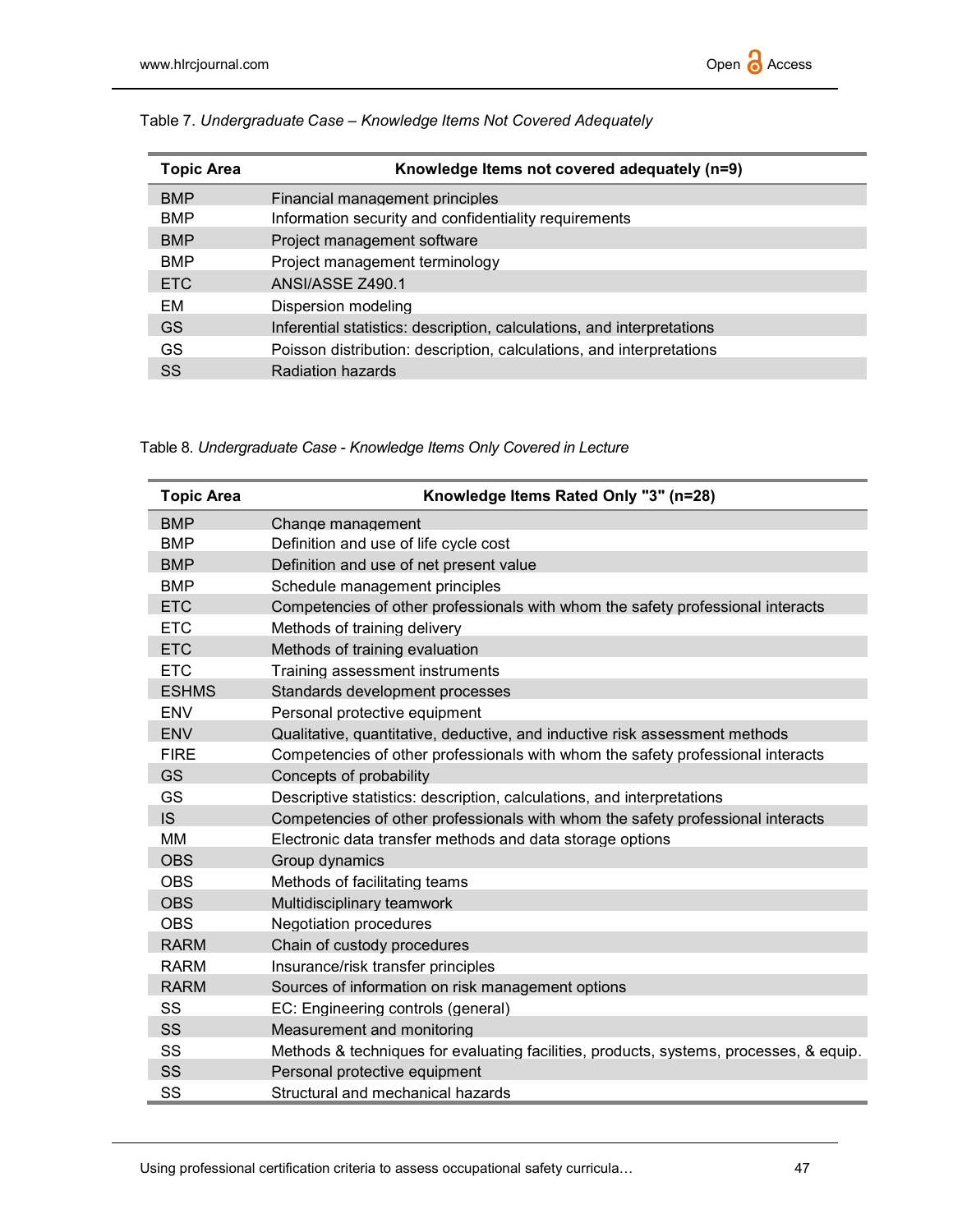#### **Discussion**

As the results suggest, both degree programs demonstrated that their curriculum covered most of the BCSP knowledge items, with fairly well-defined areas for improvement. The analysis revealed and prioritized subject areas and knowledge items for faculty discussion about improving evidence of student learning. The discussion about individual course content and how student learning is assessed through assignments actually began in the interview process, because instructors had to provide evidence and explanation to support their rating of knowledge items. The overall results show "overlap" and "gaps" in the overall degree program that can be further analyzed and discussed by faculty to determine the best means to improve curriculum to conserve resources and time.

In the case of the graduate program, the internal auditing procedure revealed a possible tool for outcomes assessment, even though that was not the focus of the assessment. Consider the occasional disconnect reported between the instructor and the student respondents in terms of knowledge item relevance. Two possible reasons may explain this: one, perhaps an instructor may have planned to present on an item, yet for whatever reason, did not do so during the most recent semester. Or perhaps, students didn't learn the item sufficiently to understand its relevance to the course. Either way, instructors could assess the effectiveness of knowledge item coverage by comparing their perceptions of item relevance with student perceptions. Instructors could also use the information over multiple semesters to explore how the use of different topics or modes of presentation might fill gaps between their intentions and the students' actual exposure to the material.

With regards to the curriculum assessment and the information gleaned from the results, the program faculty felt strongly that this approach using professional certification criteria is promising, but could still use some fine-tuning. The biggest disadvantage is the time and effort required. On average, the surveys and interviews took about one to two hours per course, and each participant had to take their task seriously to provide accurate information.

One other major difficulty encountered was that the terminology used in the BCSP documentation (e.g., blueprints, curriculum mapping, etc.) was sometimes unclear and redundant. BCSP personnel were helpful, but often were not able to provide sufficient clarification on what was meant by a specific skill or knowledge item. Nonetheless, the consensus definitions may represent a concept differing from the knowledge item originally captured in the original BCSP job analysis study.

Despite these challenges, the approach clearly helped the program answer the questions raised earlier in terms of whether or not program graduates are exposed to the material they should know in order to practice as EHS professionals. This curriculum assessment methodology provided answers at several levels by providing baseline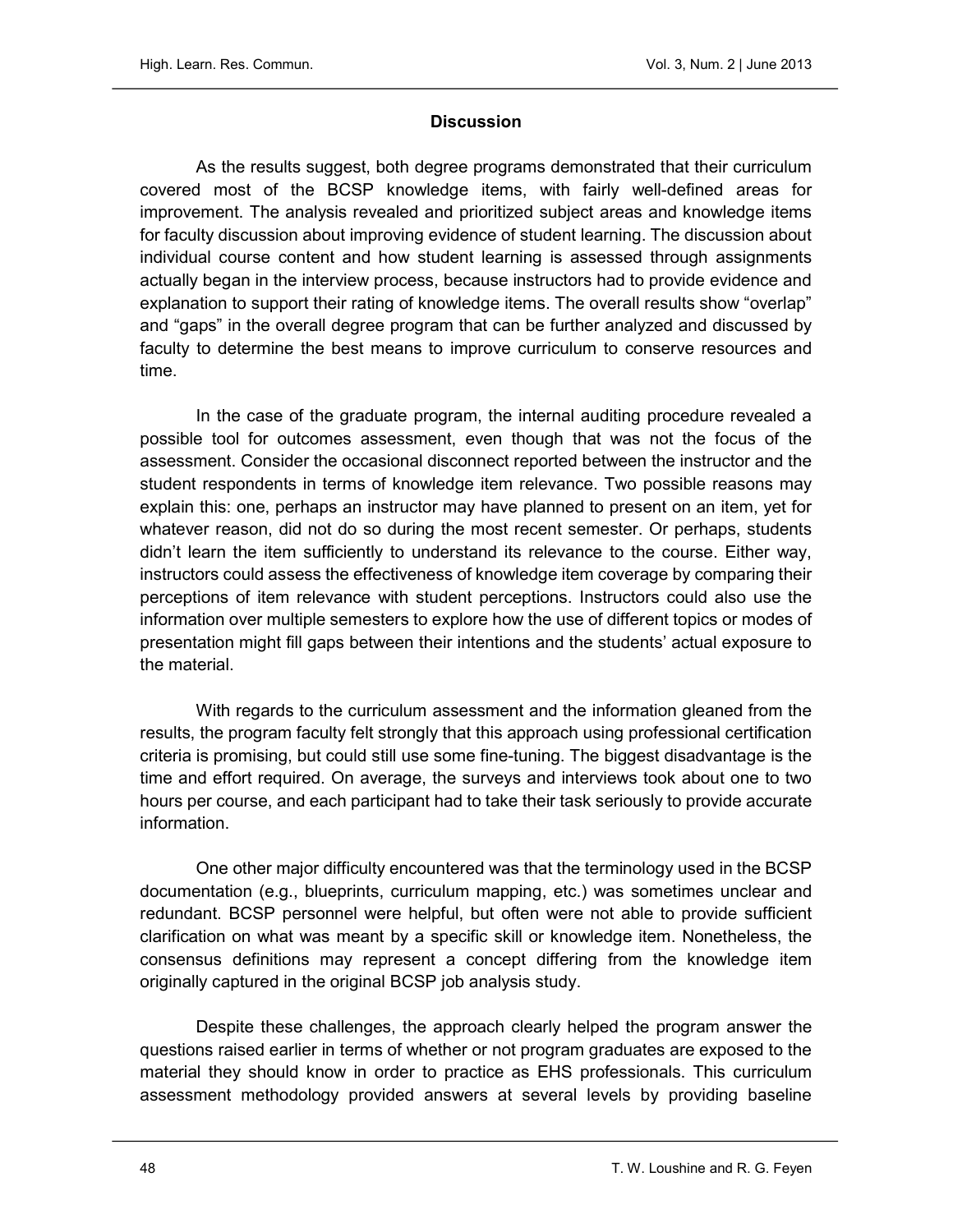measurements of knowledge item coverage both within individual courses and in the overall program. Within courses, as hinted earlier, the level of item coverage—particularly for items identified as definitely or likely to be relevant to the course—can be easily examined and modified if necessary.

At the program level, the approach allows faculty to more effectively explore the impact of both temporary and permanent changes to the program curriculum—particularly in light of recent economic constraints. Using this approach provides program faculty with an opportunity to objectively evaluate the impact of adding or dropping classes from the curriculum, changing the frequency of course offerings, and whether a class should be required or can be offered as an elective. Further, in terms of program objectives, the faculty was able to seriously consider examining knowledge item coverage in terms of "foundation" and 'advanced" items to distinguish how well the program prepares graduates not only for professional practice, but either the ASP or the CSP certification exam.

Perhaps more importantly, the BCSP foundation provides a significant degree of objectivity to curriculum assessment. Rather than rely on feedback from numerous stakeholders in the program, each with different agendas and conflicting opinions, the knowledge items used in this approach are derived from a profession-wide job analysis study conducted in compliance with an accepted international standard (ISO/IEC 17024) and utilizing data collected in three stages, that targeted 1500 survey subjects from practicing EHS professionals (BCSP, 2008a). Regardless of academic institution, the vast majority of faculty would not be unable to perform a study of this depth for their program. This externally validated set of skills and knowledge items removes the discussion about the value or necessity of certain topics (e.g., between college administration and program faculty) from the realm of opinion.

Because BCSP has been open with publishing the skills and knowledge items sets derived from their job analysis studies, this approach can be readily adapted to any EHS program. In a move that should simplify this assessment methodology and help address the concern regarding interpretation of terminology within the knowledge items, the BCSP has since simplified its blueprints, reducing the number of domains and more clearly detailing the knowledge and skills areas within those domains (BCSP, 2009). Interestingly, the approach could also be adapted to other degree programs with a certification or licensing body such as in the engineering disciplines. For example, the NCEES regularly conducts PAK (professional activities and knowledge) studies for the various engineering disciplines as part of its exam development process (e.g., NCEES, 2011). However, NCEES does not make these studies readily available and, should an engineering program wish to utilize this approach, they would have to obtain access from NCEES to the latest PAK data for their discipline.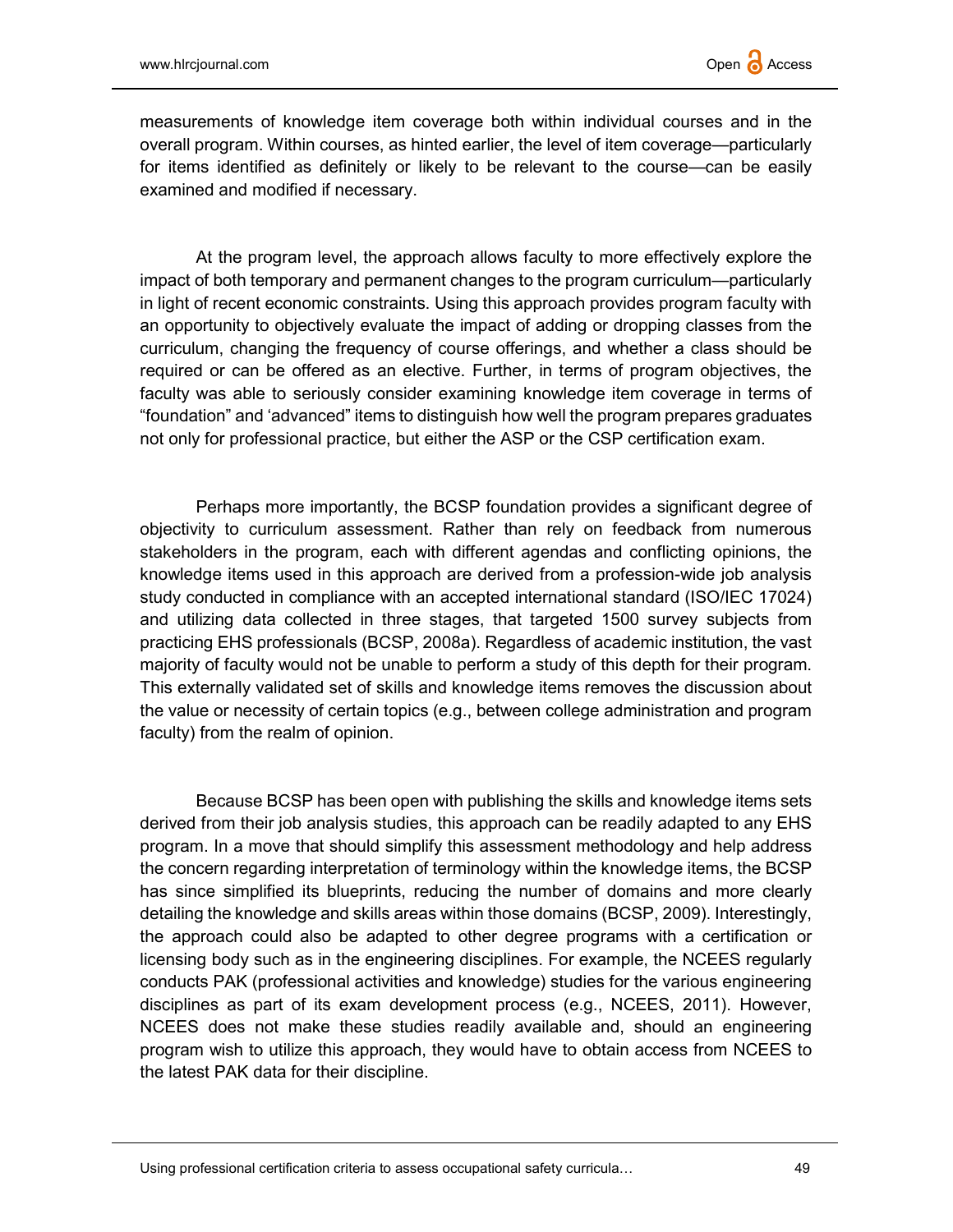### **Conclusions**

Overall, reflection on this curriculum assessment process identified opportunities for improvement, including streamlining the data collection and analysis process and clarifying the meaning of individual BSCP knowledge and skill items. But, ultimately, by using the certification agency's job analysis data to indicate the knowledge needed by graduates of a safety program and developing a combined rankings and ratings methodology to assess coverage of this knowledge, the faculty was able to satisfactorily answer the initial question: Are we in a position to invest our limited time and the universities limited resources to pursue program accreditation? The authors believe that for both case studies, although changes need to be made and a decent amount of effort is required, that pursuit of ABET-ASAC accreditation be warranted. Other EHS- related programs could employ this new approach, and perhaps even other disciplines, to answer the same question and make fine-tuning improvements to the methods.

### **Limitations**

The use of the BCSP blueprints assumed that subject areas and items encompassed the breadth of knowledge required of students graduating from an accredited degree program. This may not be the case, but an argument can be made that curricula that covers near 100% of material planned to be on a professional certification exam means that students of that degree program are at an advantage to passing the exam. And that those students, if they kept good lecture notes and/or created detailed course binders, would not have to invest in costly study materials or attend study review sessions. The rating scales used to assess how well a knowledge item was either covered in a course or potential to assess student learning was not validated. From a logical standpoint, the greater the time and intensity used to study or develop written projects, the more likely a student would both understand (and possibly apply) and remember that information. However, this is not true 100% of the time, and again, is only a theoretical assumption for these case studies. All in all, the faculty received an inexpensive review of their program curricula with recommendations on what they can do to improve topic coverage in courses and identify critical assignments in courses that demonstrate student learning outcomes, which are a key metric in ABET-ASAC accreditation reviews.

#### References

Accreditation Board for Engineering and Technology [ABET]. (2012). 2012-2013 Criteria for accrediting engineering programs. Baltimore, MD: Author. Retrieved from http://www.abet.org/

ABET. (2011). Criteria for Accrediting Engineering Programs, 2012-2013. Retrieved from http://www.abet.org/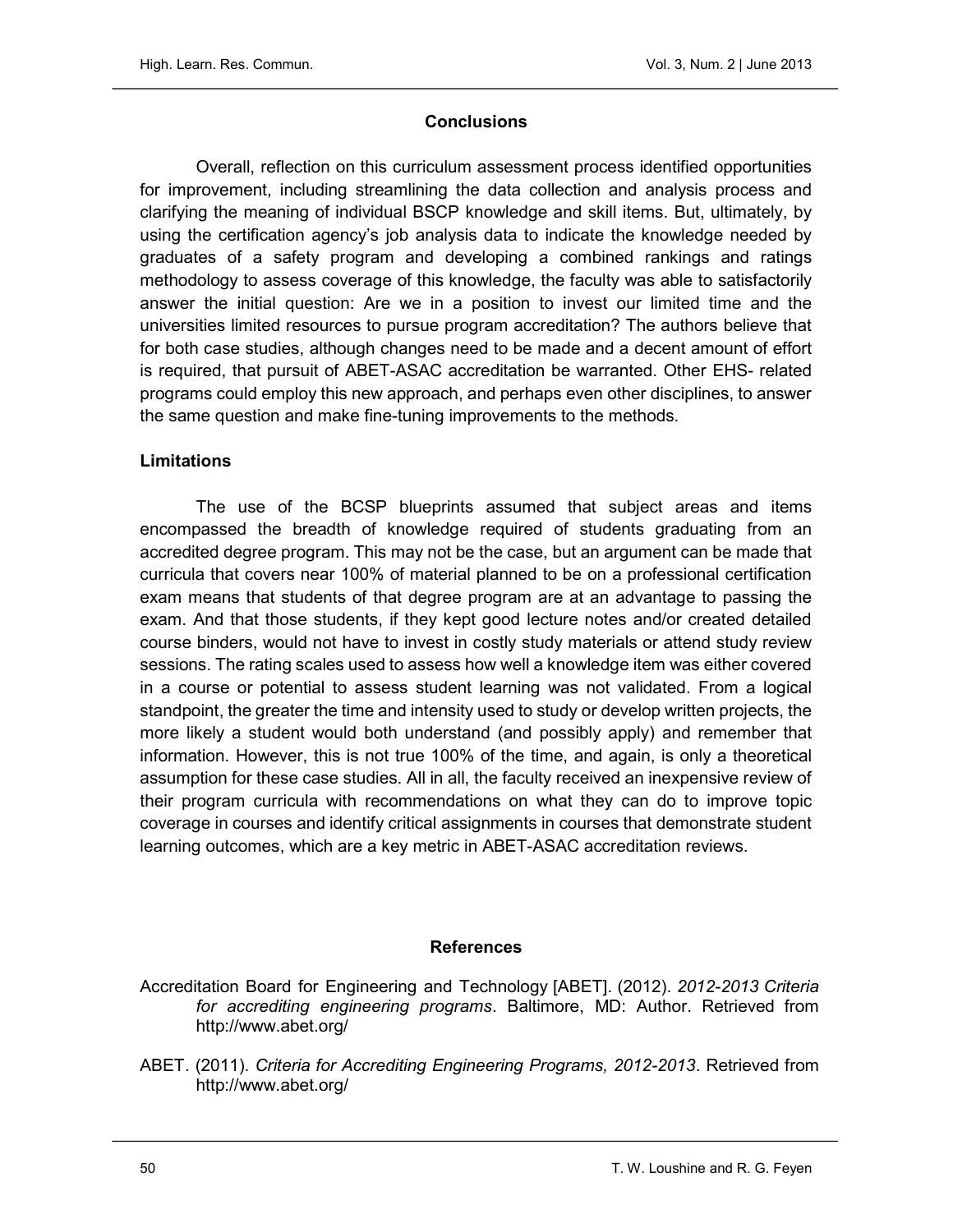- Allen, Mary J. (2004). Assessing academic programs in higher education. Bolton, MA: Anker Pub. Co.
- American Society of Safety Engineers [ASSE]. (2011). ASSE position statements: ASSE educational standards committee safety curriculum guidelines. Retrieved from http://www.asse.org/
- Barrett, S. F., LeFevre, E. W., Steadman, J. W., Tietjen, J. S., White, K. R., & Whitman, D. L. (2010). Using the fundamentals of engineering (FE) examination as an outcomes assessment tool. Clemson, SC: National Council of Examiners for Engineering and Surveying [NCEES].
- Board of Certified Safety Professionals [BCSP]. (2008a). Comprehensive practice examination changes. Retrieved from http://www.bcsp.org/
- BCSP. (2008b). BCSP technical report 2008-1: Content delineation and analysis for the safety fundamentals examination. Retrieved from http://www.bcsp.org/
- BCSP. (2008c). BCSP technical report 2008-2: Role delineation and role analysis for the comprehensive practice examination. Retrieved from http://www.bcsp.org/
- BCSP. (2008d). BCSP technical report 2008-3: Evaluating safety-related academic curricula using the content and role delineation analyses conducted for professional safety practice. Retrieved from http://www.bcsp.org/
- Board of Certified Safety Professionals [BCSP]. (2009). BCSP Exam Changes in 2009 Comprehensive Practice examination blueprint changes. Retrieved from http://www.bcsp.org/
- Brauer, R. L. (2005). Evaluating a safety degree curriculum using job analysis for professional safety practice. Journal of SH&E Research, 2(2). Retrieved from http://www.asse.org/
- Diamond, R. M. (1998). Designing and assessing courses & curricula. San Francisco, CA: Jossey-Bass.
- Maki, P. L. (2004). Assessing for learning: Building a sustainable commitment across the institution. Sterling, VA: Stylus Publishing & American Association for Higher Education.
- National Council of Examiners for Engineering and Surveying [NCEES]. (2011). NCEES and IIE seek industrial engineers for online survey. Retrieved from http://www.ncees.org/
- National Institute of Occupational Safety and Health [NIOSH]. (2011). National Assessment of the Occupational Safety and Health Workforce.

Soulsby, E. P. (2006). Assessment notes. Retrieved from http://www.unr.edu/